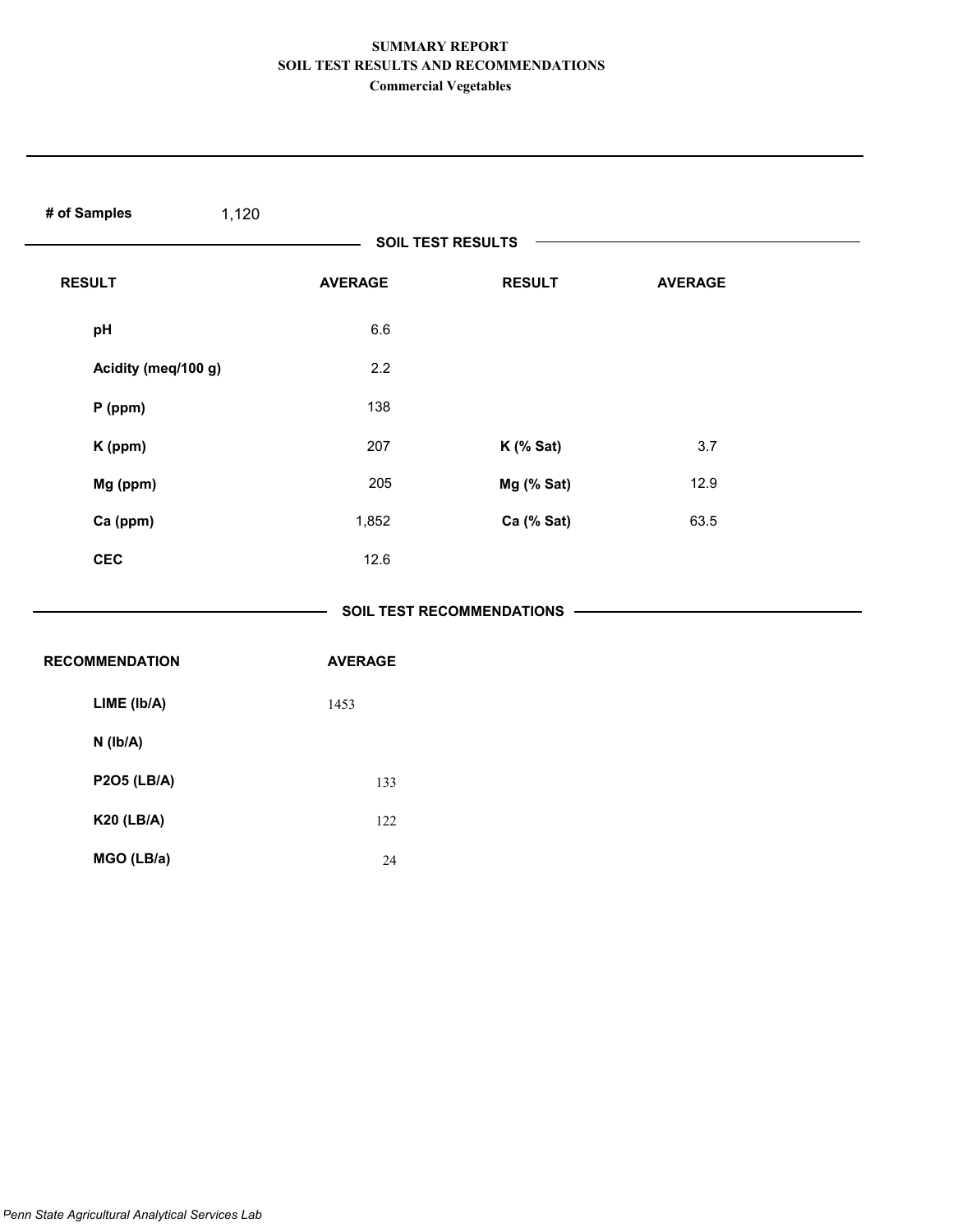| <b>Adams</b>          | <b>SOIL TEST RESULTS</b> |                           |                |  |
|-----------------------|--------------------------|---------------------------|----------------|--|
|                       |                          |                           |                |  |
| <b>RESULT</b>         | <b>AVERAGE</b>           | <b>RESULT</b>             | <b>AVERAGE</b> |  |
| pH                    | 6.6                      |                           |                |  |
| Acidity (meq/100 g)   | 2.4                      |                           |                |  |
| $P$ (ppm)             | 89                       |                           |                |  |
| K (ppm)               | 170                      | $K$ (% Sat)               | 3.9            |  |
| Mg (ppm)              | 198                      | Mg (% Sat)                | 7.6            |  |
| Ca (ppm)              | 1,390                    | Ca (% Sat)                | 58.8           |  |
| <b>CEC</b>            | 11.5                     |                           |                |  |
|                       |                          | SOIL TEST RECOMMENDATIONS |                |  |
| <b>RECOMMENDATION</b> | <b>AVERAGE</b>           |                           |                |  |
| LIME (lb/A)           | 1500                     |                           |                |  |
| $N$ ( $lb/A$ )        |                          |                           |                |  |
| <b>P2O5 (LB/A)</b>    | 140                      |                           |                |  |
| <b>K20 (LB/A)</b>     | 155                      |                           |                |  |
| MGO (LB/a)            | 10                       |                           |                |  |

| <b>COUNTY:</b>        | Allegheny           |                |                                  | # of Samples   | 73 |
|-----------------------|---------------------|----------------|----------------------------------|----------------|----|
|                       |                     |                | <b>SOIL TEST RESULTS</b>         |                |    |
| <b>RESULT</b>         |                     | <b>AVERAGE</b> | <b>RESULT</b>                    | <b>AVERAGE</b> |    |
| pH                    |                     | 6.6            |                                  |                |    |
|                       | Acidity (meq/100 g) | 2.3            |                                  |                |    |
| $P$ (ppm)             |                     | 71             |                                  |                |    |
| K (ppm)               |                     | 139            | $K$ (% Sat)                      | 3.0            |    |
| Mg (ppm)              |                     | 166            | Mg (% Sat)                       | 5.9            |    |
| Ca (ppm)              |                     | 1,978          | Ca (% Sat)                       | 65.3           |    |
| <b>CEC</b>            |                     | 12.1           |                                  |                |    |
|                       |                     |                | <b>SOIL TEST RECOMMENDATIONS</b> |                |    |
| <b>RECOMMENDATION</b> |                     | <b>AVERAGE</b> |                                  |                |    |
|                       | LIME (Ib/A)         | 1164           |                                  |                |    |
| $N$ ( $lb/A$ )        |                     |                |                                  |                |    |
|                       | <b>P2O5 (LB/A)</b>  | 106            |                                  |                |    |
|                       | <b>K20 (LB/A)</b>   | 81             |                                  |                |    |
|                       | MGO (LB/a)          | 12             |                                  |                |    |
|                       |                     |                |                                  |                |    |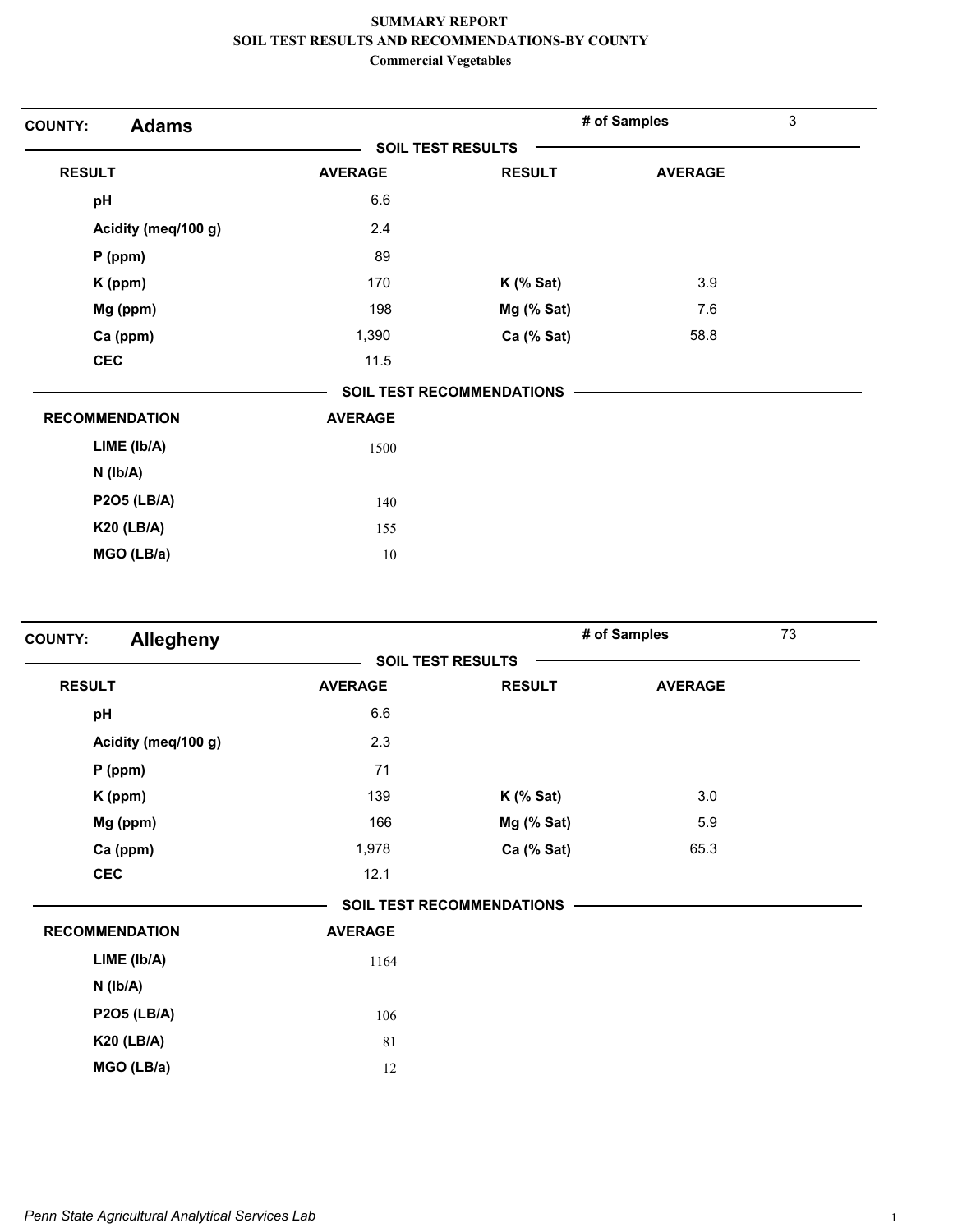| <b>COUNTY:</b><br><b>Armstrong</b> |                |                                  | # of Samples   | 7 |
|------------------------------------|----------------|----------------------------------|----------------|---|
|                                    |                | <b>SOIL TEST RESULTS</b>         |                |   |
| <b>RESULT</b>                      | <b>AVERAGE</b> | <b>RESULT</b>                    | <b>AVERAGE</b> |   |
| pH                                 | 6.5            |                                  |                |   |
| Acidity (meq/100 g)                | 2.2            |                                  |                |   |
| $P$ (ppm)                          | 114            |                                  |                |   |
| K (ppm)                            | 137            | $K$ (% Sat)                      | 2.6            |   |
| Mg (ppm)                           | 122            | Mg (% Sat)                       | 4.2            |   |
| Ca (ppm)                           | 2,164          | Ca (% Sat)                       | 69.4           |   |
| <b>CEC</b>                         | 12.6           |                                  |                |   |
|                                    |                | <b>SOIL TEST RECOMMENDATIONS</b> |                |   |
| <b>RECOMMENDATION</b>              | <b>AVERAGE</b> |                                  |                |   |
| $LIME$ ( $lb/A$ )                  | 2143           |                                  |                |   |
| $N$ ( $Ib/A$ )                     |                |                                  |                |   |
| <b>P2O5 (LB/A)</b>                 | 214            |                                  |                |   |
| <b>K20 (LB/A)</b>                  | 135            |                                  |                |   |
| MGO (LB/a)                         | 105            |                                  |                |   |
|                                    |                |                                  |                |   |

| <b>Beaver</b><br><b>SOIL TEST RESULTS</b><br><b>RESULT</b><br><b>AVERAGE</b><br><b>RESULT</b><br>6.0<br>pH<br>Acidity (meq/100 g)<br>4.0<br>38<br>$P$ (ppm) | <b>AVERAGE</b> |  |
|-------------------------------------------------------------------------------------------------------------------------------------------------------------|----------------|--|
|                                                                                                                                                             |                |  |
|                                                                                                                                                             |                |  |
|                                                                                                                                                             |                |  |
|                                                                                                                                                             |                |  |
|                                                                                                                                                             |                |  |
| 109<br>$K$ (% Sat)<br>K (ppm)                                                                                                                               | 2.6            |  |
| Mg (ppm)<br>246<br>Mg (% Sat)                                                                                                                               | 4.6            |  |
| Ca (ppm)<br>896<br>Ca (% Sat)                                                                                                                               | 39.1           |  |
| <b>CEC</b><br>10.8                                                                                                                                          |                |  |
| <b>SOIL TEST RECOMMENDATIONS</b>                                                                                                                            |                |  |
| <b>AVERAGE</b><br><b>RECOMMENDATION</b>                                                                                                                     |                |  |
| LIME (lb/A)<br>1667                                                                                                                                         |                |  |
| $N$ ( $Ib/A$ )                                                                                                                                              |                |  |
| <b>P2O5 (LB/A)</b><br>149                                                                                                                                   |                |  |
| <b>K20 (LB/A)</b><br>145                                                                                                                                    |                |  |
| MGO (LB/a)<br>32                                                                                                                                            |                |  |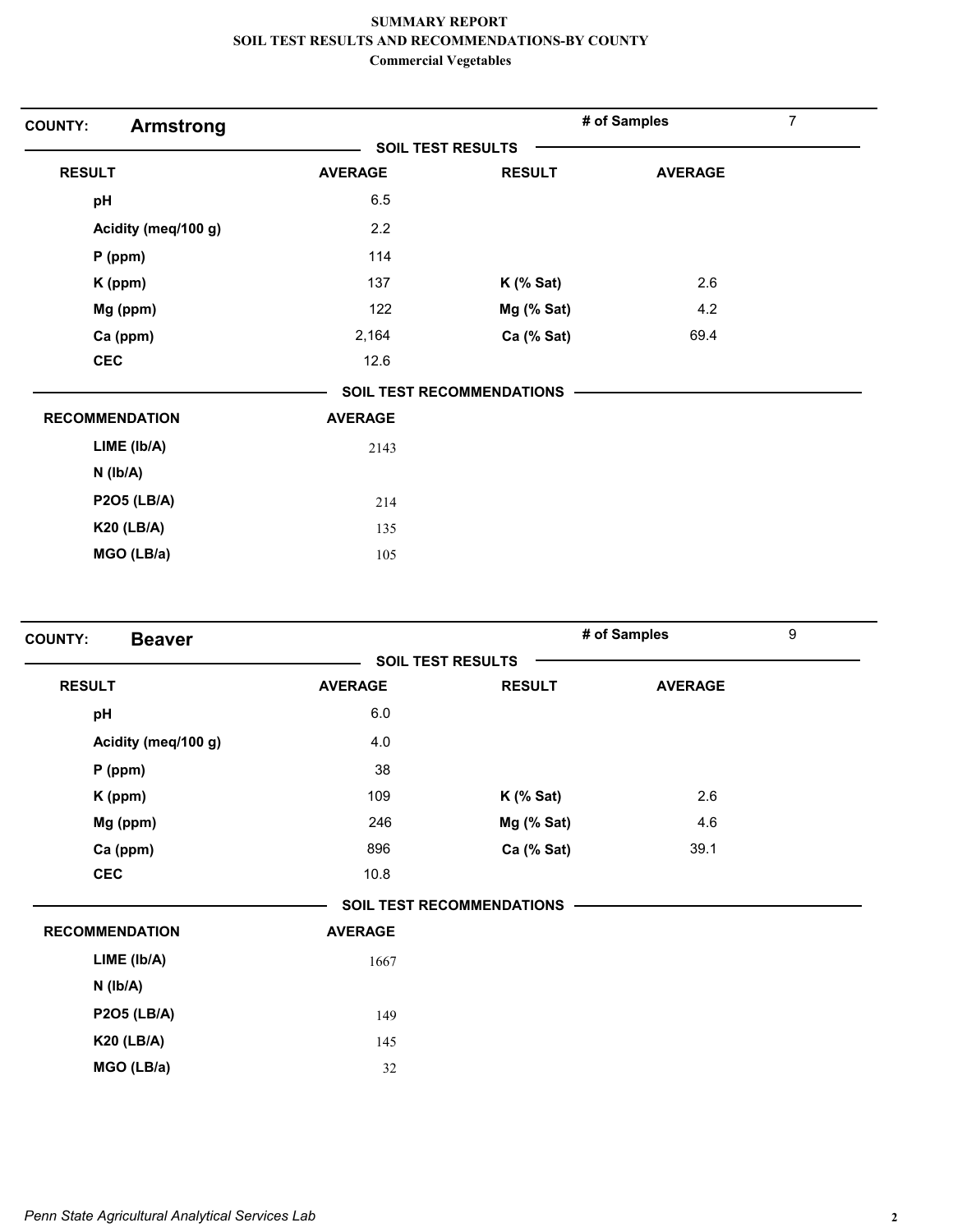| <b>Bedford</b><br><b>COUNTY:</b> |                |                           | # of Samples   | $\overline{4}$ |
|----------------------------------|----------------|---------------------------|----------------|----------------|
|                                  |                | <b>SOIL TEST RESULTS</b>  |                |                |
| <b>RESULT</b>                    | <b>AVERAGE</b> | <b>RESULT</b>             | <b>AVERAGE</b> |                |
| pH                               | 6.5            |                           |                |                |
| Acidity (meq/100 g)              | 2.2            |                           |                |                |
| P (ppm)                          | 206            |                           |                |                |
| K (ppm)                          | 200            | $K$ (% Sat)               | 3.8            |                |
| Mg (ppm)                         | 194            | Mg (% Sat)                | 11.2           |                |
| Ca (ppm)                         | 1,905          | Ca (% Sat)                | 65.5           |                |
| <b>CEC</b>                       | 13.7           |                           |                |                |
|                                  |                | SOIL TEST RECOMMENDATIONS |                |                |
| <b>RECOMMENDATION</b>            | <b>AVERAGE</b> |                           |                |                |
| LIME (Ib/A)                      | 1250           |                           |                |                |
| $N$ ( $Ib/A$ )                   |                |                           |                |                |
| <b>P2O5 (LB/A)</b>               | 120            |                           |                |                |
| <b>K20 (LB/A)</b>                | 165            |                           |                |                |
| MGO (LB/a)                       | $20\,$         |                           |                |                |

| <b>BERKS</b><br><b>COUNTY:</b> |                |                                  | # of Samples   | 40 |
|--------------------------------|----------------|----------------------------------|----------------|----|
|                                |                | <b>SOIL TEST RESULTS</b>         |                |    |
| <b>RESULT</b>                  | <b>AVERAGE</b> | <b>RESULT</b>                    | <b>AVERAGE</b> |    |
| pH                             | 7.0            |                                  |                |    |
| Acidity (meq/100 g)            | 0.9            |                                  |                |    |
| $P$ (ppm)                      | 265            |                                  |                |    |
| K (ppm)                        | 188            | $K$ (% Sat)                      | 3.2            |    |
| Mg (ppm)                       | 272            | Mg (% Sat)                       | 6.0            |    |
| Ca (ppm)                       | 2,706          | Ca (% Sat)                       | 73.8           |    |
| <b>CEC</b>                     | 14.8           |                                  |                |    |
|                                |                | <b>SOIL TEST RECOMMENDATIONS</b> |                |    |
| <b>RECOMMENDATION</b>          | <b>AVERAGE</b> |                                  |                |    |
| LIME (Ib/A)                    | 588            |                                  |                |    |
| $N$ ( $lb/A$ )                 |                |                                  |                |    |
| <b>P2O5 (LB/A)</b>             | 169            |                                  |                |    |
| <b>K20 (LB/A)</b>              | 159            |                                  |                |    |
| MGO (LB/a)                     | 10             |                                  |                |    |
|                                |                |                                  |                |    |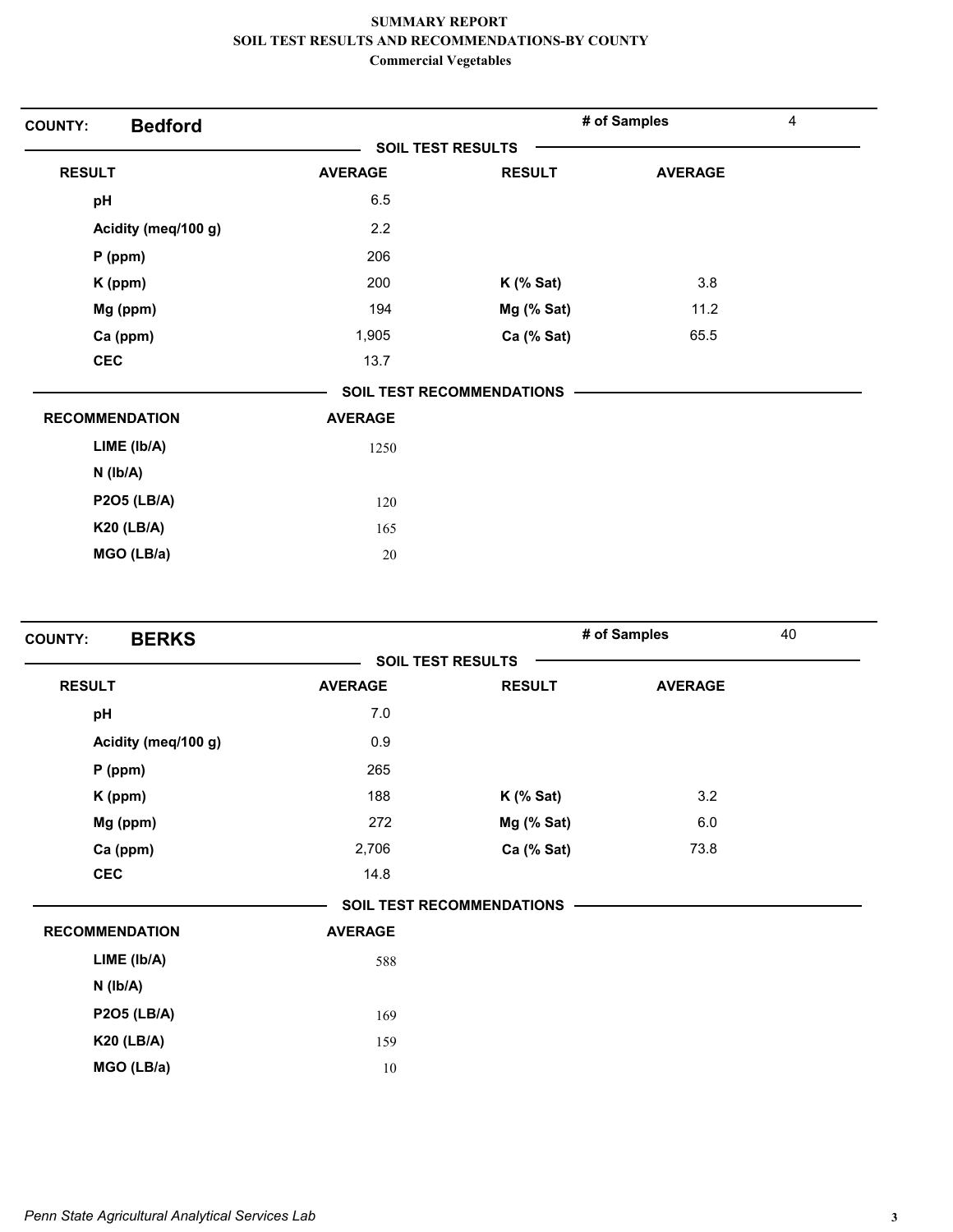| <b>BLAIR</b><br><b>COUNTY:</b> |                |                                  | # of Samples   | 13 |
|--------------------------------|----------------|----------------------------------|----------------|----|
|                                |                | <b>SOIL TEST RESULTS</b>         |                |    |
| <b>RESULT</b>                  | <b>AVERAGE</b> | <b>RESULT</b>                    | <b>AVERAGE</b> |    |
| pH                             | 6.3            |                                  |                |    |
| Acidity (meq/100 g)            | 3.6            |                                  |                |    |
| $P$ (ppm)                      | 67             |                                  |                |    |
| K (ppm)                        | 134            | $K$ (% Sat)                      | 2.8            |    |
| Mg (ppm)                       | 136            | Mg (% Sat)                       | 7.3            |    |
| Ca (ppm)                       | 1,655          | Ca (% Sat)                       | 56.0           |    |
| <b>CEC</b>                     | 12.4           |                                  |                |    |
|                                |                | <b>SOIL TEST RECOMMENDATIONS</b> |                |    |
| <b>RECOMMENDATION</b>          | <b>AVERAGE</b> |                                  |                |    |
| LIME (lb/A)                    | 3154           |                                  |                |    |
| $N$ ( $Ib/A$ )                 |                |                                  |                |    |
| <b>P2O5 (LB/A)</b>             | 133            |                                  |                |    |
| <b>K20 (LB/A)</b>              | 131            |                                  |                |    |
| MGO (LB/a)                     | 58             |                                  |                |    |
|                                |                |                                  |                |    |

| <b>Bradford</b><br><b>COUNTY:</b> |                |                                  | # of Samples   | 15 |
|-----------------------------------|----------------|----------------------------------|----------------|----|
|                                   |                | <b>SOIL TEST RESULTS</b>         |                |    |
| <b>RESULT</b>                     | <b>AVERAGE</b> | <b>RESULT</b>                    | <b>AVERAGE</b> |    |
| pH                                | 6.3            |                                  |                |    |
| Acidity (meq/100 g)               | 3.9            |                                  |                |    |
| $P$ (ppm)                         | 217            |                                  |                |    |
| K (ppm)                           | 448            | $K$ (% Sat)                      | 5.5            |    |
| Mg (ppm)                          | 306            | Mg (% Sat)                       | 2.7            |    |
| Ca (ppm)                          | 2,961          | Ca (% Sat)                       | 51.7           |    |
| <b>CEC</b>                        | 15.7           |                                  |                |    |
|                                   |                | <b>SOIL TEST RECOMMENDATIONS</b> |                |    |
| <b>RECOMMENDATION</b>             | <b>AVERAGE</b> |                                  |                |    |
| LIME (Ib/A)                       | 2000           |                                  |                |    |
| $N$ ( $Ib/A$ )                    |                |                                  |                |    |
| <b>P2O5 (LB/A)</b>                | 166            |                                  |                |    |
| <b>K20 (LB/A)</b>                 | 138            |                                  |                |    |
| MGO (LB/a)                        | 43             |                                  |                |    |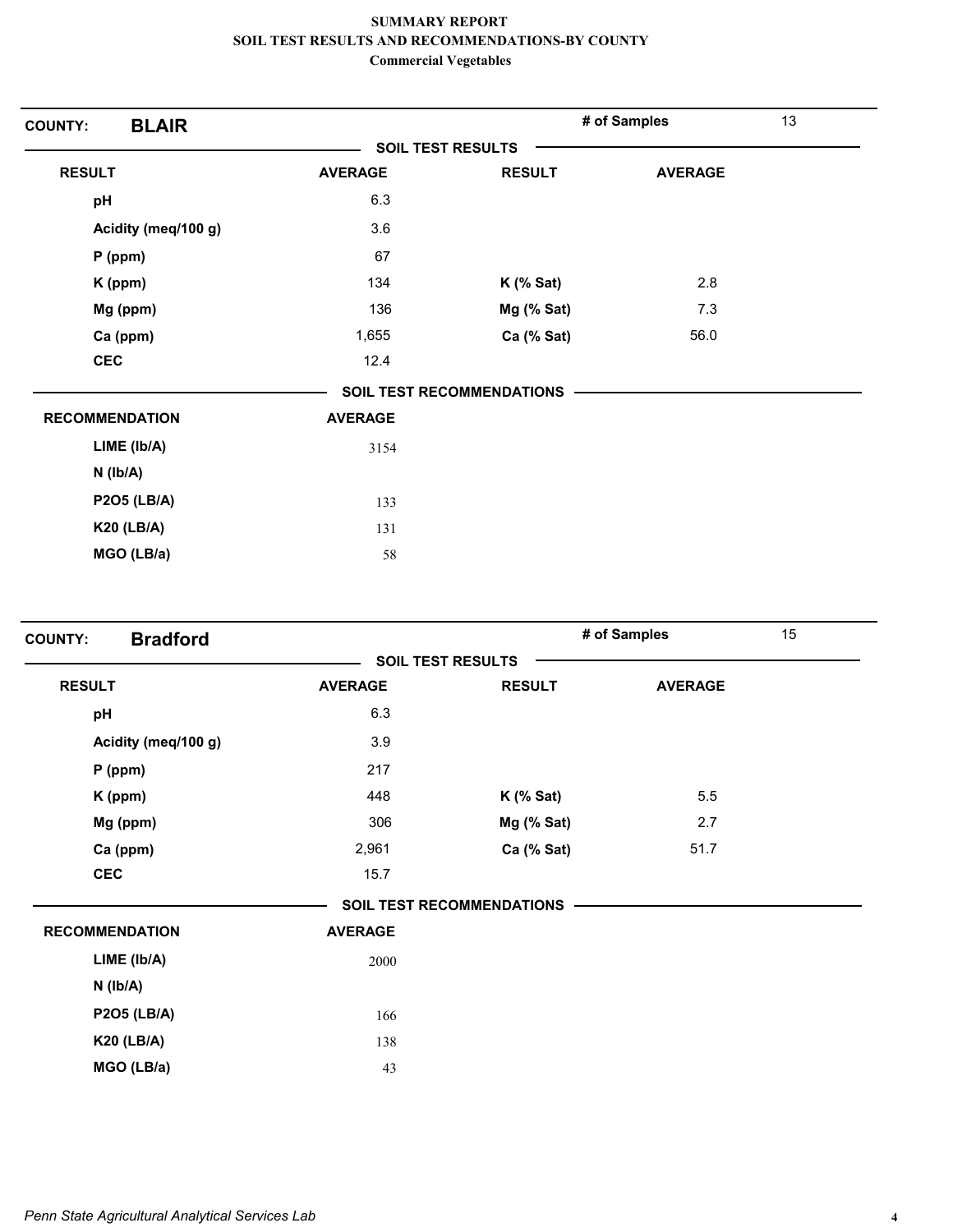| <b>Bucks</b><br><b>COUNTY:</b> |                          |                                  | # of Samples   | 25 |
|--------------------------------|--------------------------|----------------------------------|----------------|----|
|                                | <b>SOIL TEST RESULTS</b> |                                  |                |    |
| <b>RESULT</b>                  | <b>AVERAGE</b>           | <b>RESULT</b>                    | <b>AVERAGE</b> |    |
| pH                             | 6.3                      |                                  |                |    |
| Acidity (meq/100 g)            | 2.7                      |                                  |                |    |
| $P$ (ppm)                      | 106                      |                                  |                |    |
| K (ppm)                        | 177                      | $K$ (% Sat)                      | 3.7            |    |
| Mg (ppm)                       | 227                      | Mg (% Sat)                       | 10.7           |    |
| Ca (ppm)                       | 1,395                    | Ca (% Sat)                       | 52.9           |    |
| <b>CEC</b>                     | 11.3                     |                                  |                |    |
|                                |                          | <b>SOIL TEST RECOMMENDATIONS</b> |                |    |
| <b>RECOMMENDATION</b>          | <b>AVERAGE</b>           |                                  |                |    |
| LIME (Ib/A)                    | 1800                     |                                  |                |    |
| $N$ ( $Ib/A$ )                 |                          |                                  |                |    |
| <b>P2O5 (LB/A)</b>             | 182                      |                                  |                |    |
| <b>K20 (LB/A)</b>              | 148                      |                                  |                |    |
| MGO (LB/a)                     | 13                       |                                  |                |    |
|                                |                          |                                  |                |    |

| <b>Butler</b><br><b>COUNTY:</b> |                |                                  | # of Samples   | 41 |
|---------------------------------|----------------|----------------------------------|----------------|----|
|                                 |                | <b>SOIL TEST RESULTS</b>         |                |    |
| <b>RESULT</b>                   | <b>AVERAGE</b> | <b>RESULT</b>                    | <b>AVERAGE</b> |    |
| pH                              | 6.8            |                                  |                |    |
| Acidity (meq/100 g)             | 1.7            |                                  |                |    |
| $P$ (ppm)                       | 112            |                                  |                |    |
| K (ppm)                         | 150            | $K$ (% Sat)                      | 3.2            |    |
| Mg (ppm)                        | 142            | Mg (% Sat)                       | 2.4            |    |
| Ca (ppm)                        | 1,897          | Ca (% Sat)                       | 70.8           |    |
| <b>CEC</b>                      | 12.2           |                                  |                |    |
|                                 |                | <b>SOIL TEST RECOMMENDATIONS</b> |                |    |
| <b>RECOMMENDATION</b>           | <b>AVERAGE</b> |                                  |                |    |
| LIME (Ib/A)                     | 1049           |                                  |                |    |
| $N$ ( $Ib/A$ )                  |                |                                  |                |    |
| <b>P2O5 (LB/A)</b>              | 82             |                                  |                |    |
| <b>K20 (LB/A)</b>               | 56             |                                  |                |    |
| MGO (LB/a)                      | 68             |                                  |                |    |
|                                 |                |                                  |                |    |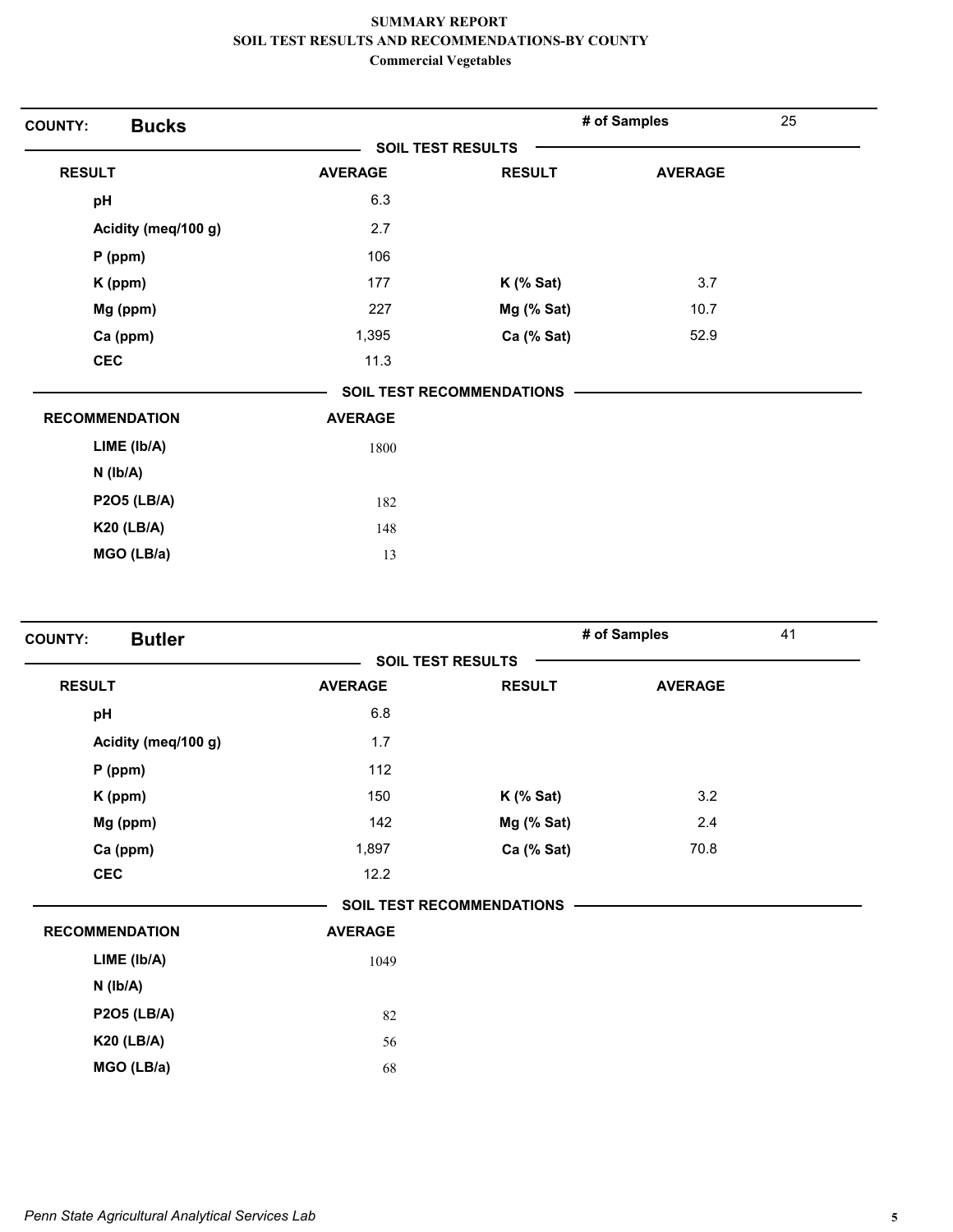| Cambria<br><b>COUNTY:</b> |                |                           | # of Samples   | $\overline{5}$ |
|---------------------------|----------------|---------------------------|----------------|----------------|
|                           |                | <b>SOIL TEST RESULTS</b>  |                |                |
| <b>RESULT</b>             | <b>AVERAGE</b> | <b>RESULT</b>             | <b>AVERAGE</b> |                |
| pH                        | 6.4            |                           |                |                |
| Acidity (meq/100 g)       | 3.1            |                           |                |                |
| $P$ (ppm)                 | 302            |                           |                |                |
| K (ppm)                   | 203            | $K$ (% Sat)               | 3.5            |                |
| Mg (ppm)                  | 228            | Mg (% Sat)                | 10.7           |                |
| Ca (ppm)                  | 2,659          | Ca (% Sat)                | 55.6           |                |
| <b>CEC</b>                | 14.0           |                           |                |                |
|                           |                | SOIL TEST RECOMMENDATIONS |                |                |
| <b>RECOMMENDATION</b>     | <b>AVERAGE</b> |                           |                |                |
| LIME (Ib/A)               | 3000           |                           |                |                |
| $N$ ( $lb/A$ )            |                |                           |                |                |
| <b>P2O5 (LB/A)</b>        | 35             |                           |                |                |
| <b>K20 (LB/A)</b>         | 205            |                           |                |                |
| MGO (LB/a)                | 30             |                           |                |                |

| <b>COUNTY:</b><br><b>Cameron</b> |                  |                                  | # of Samples   | $\overline{2}$ |
|----------------------------------|------------------|----------------------------------|----------------|----------------|
|                                  |                  | <b>SOIL TEST RESULTS</b>         |                |                |
| <b>RESULT</b>                    | <b>AVERAGE</b>   | <b>RESULT</b>                    | <b>AVERAGE</b> |                |
| pH                               | 6.9              |                                  |                |                |
| Acidity (meq/100 g)              | 3.2              |                                  |                |                |
| $P$ (ppm)                        | 82               |                                  |                |                |
| K (ppm)                          | 137              | $K$ (% Sat)                      | 2.6            |                |
| Mg (ppm)                         | 158              | Mg (% Sat)                       | 11.6           |                |
| Ca (ppm)                         | 2,547            | Ca (% Sat)                       | 58.2           |                |
| <b>CEC</b>                       | 13.8             |                                  |                |                |
|                                  |                  | <b>SOIL TEST RECOMMENDATIONS</b> |                |                |
| <b>RECOMMENDATION</b>            | <b>AVERAGE</b>   |                                  |                |                |
| LIME (Ib/A)                      | 2500             |                                  |                |                |
| $N$ ( $lb/A$ )                   |                  |                                  |                |                |
| <b>P2O5 (LB/A)</b>               | 65               |                                  |                |                |
| <b>K20 (LB/A)</b>                | $10\,$           |                                  |                |                |
| MGO (LB/a)                       | $\boldsymbol{0}$ |                                  |                |                |
|                                  |                  |                                  |                |                |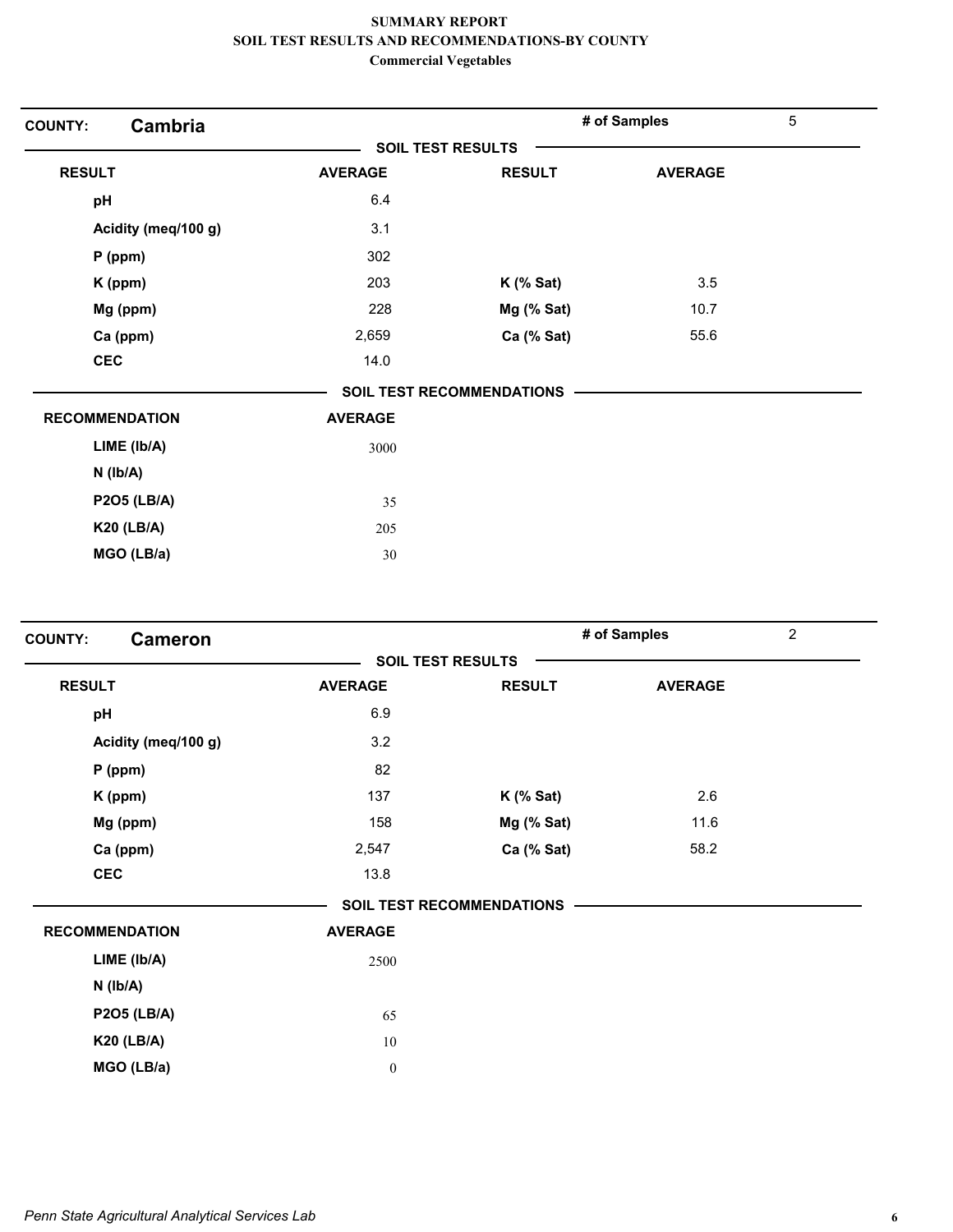| Carbon<br><b>COUNTY:</b> |                          |                                  | # of Samples   | 3 |
|--------------------------|--------------------------|----------------------------------|----------------|---|
|                          | <b>SOIL TEST RESULTS</b> |                                  |                |   |
| <b>RESULT</b>            | <b>AVERAGE</b>           | <b>RESULT</b>                    | <b>AVERAGE</b> |   |
| pH                       | 6.6                      |                                  |                |   |
| Acidity (meq/100 g)      | 1.5                      |                                  |                |   |
| $P$ (ppm)                | 344                      |                                  |                |   |
| K (ppm)                  | 141                      | $K$ (% Sat)                      | 3.0            |   |
| Mg (ppm)                 | 116                      | $Mg$ (% Sat)                     | 7.4            |   |
| Ca (ppm)                 | 1,681                    | Ca (% Sat)                       | 71.6           |   |
| <b>CEC</b>               | 11.2                     |                                  |                |   |
|                          |                          | <b>SOIL TEST RECOMMENDATIONS</b> |                |   |
| <b>RECOMMENDATION</b>    | <b>AVERAGE</b>           |                                  |                |   |
| LIME (lb/A)              | 1000                     |                                  |                |   |
| $N$ ( $lb/A$ )           |                          |                                  |                |   |
| <b>P2O5 (LB/A)</b>       | 180                      |                                  |                |   |
| <b>K20 (LB/A)</b>        | 143                      |                                  |                |   |
| MGO (LB/a)               | $10\,$                   |                                  |                |   |

| <b>Centre</b><br><b>COUNTY:</b> |                |                                  | # of Samples   | 65 |
|---------------------------------|----------------|----------------------------------|----------------|----|
|                                 |                | <b>SOIL TEST RESULTS</b>         |                |    |
| <b>RESULT</b>                   | <b>AVERAGE</b> | <b>RESULT</b>                    | <b>AVERAGE</b> |    |
| pH                              | 6.8            |                                  |                |    |
| Acidity (meq/100 g)             | 1.3            |                                  |                |    |
| $P$ (ppm)                       | 105            |                                  |                |    |
| K (ppm)                         | 159            | $K$ (% Sat)                      | 3.3            |    |
| Mg (ppm)                        | 182            | Mg (% Sat)                       | 13.1           |    |
| Ca (ppm)                        | 1,928          | Ca (% Sat)                       | 72.8           |    |
| <b>CEC</b>                      | 12.0           |                                  |                |    |
|                                 |                | <b>SOIL TEST RECOMMENDATIONS</b> |                |    |
| <b>RECOMMENDATION</b>           | <b>AVERAGE</b> |                                  |                |    |
| LIME (lb/A)                     | 592            |                                  |                |    |
| $N$ ( $lb/A$ )                  |                |                                  |                |    |
| <b>P2O5 (LB/A)</b>              | 140            |                                  |                |    |
| <b>K20 (LB/A)</b>               | 138            |                                  |                |    |
| MGO (LB/a)                      | 22             |                                  |                |    |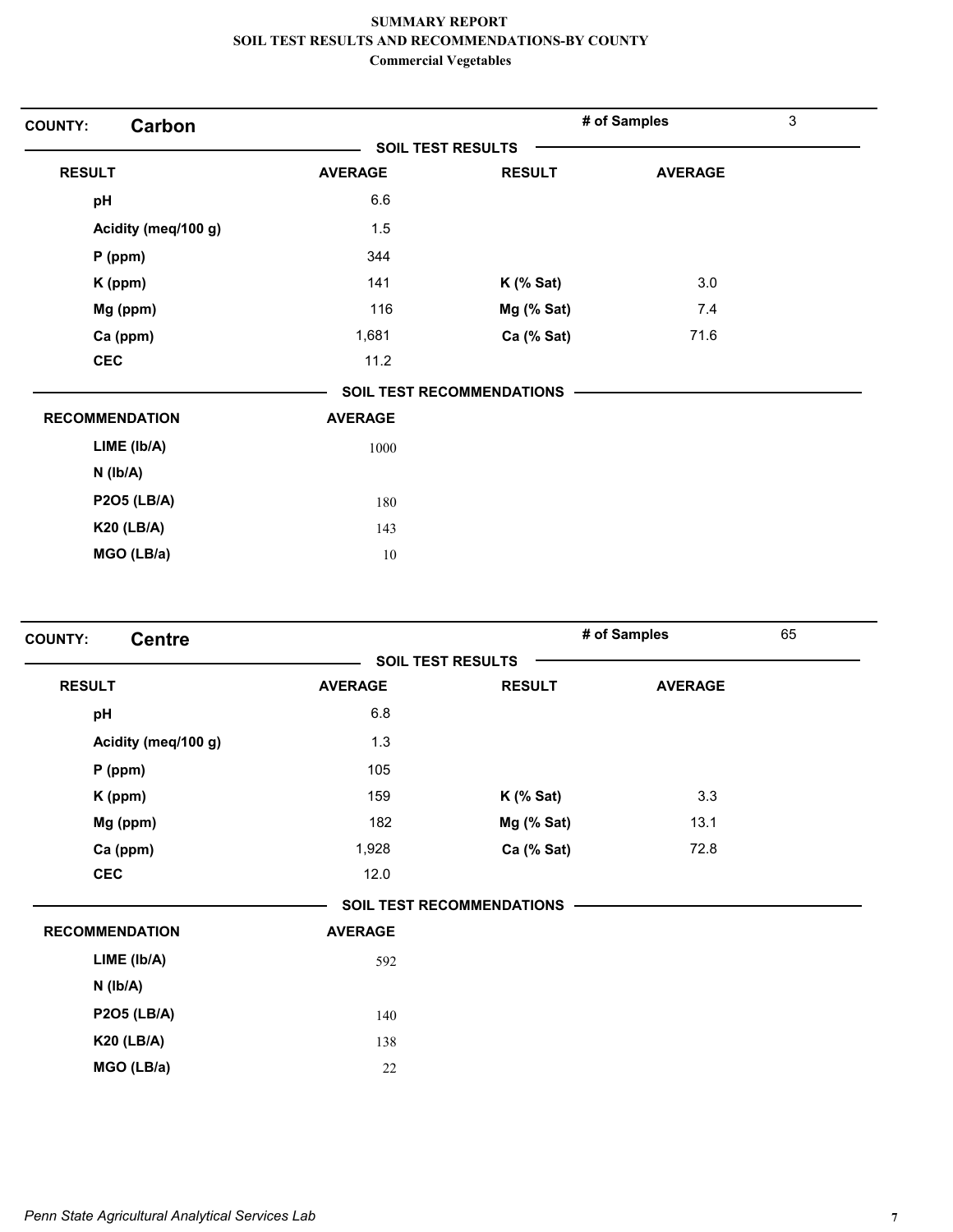| <b>Centre</b><br><b>COUNTY:</b> |                  |                                  | # of Samples   | $\mathbf{1}$ |
|---------------------------------|------------------|----------------------------------|----------------|--------------|
|                                 |                  | <b>SOIL TEST RESULTS</b>         |                |              |
| <b>RESULT</b>                   | <b>AVERAGE</b>   | <b>RESULT</b>                    | <b>AVERAGE</b> |              |
| pH                              | 7.4              |                                  |                |              |
| Acidity (meq/100 g)             | 0.0              |                                  |                |              |
| $P$ (ppm)                       | 218              |                                  |                |              |
| $K$ (ppm)                       | 162              | $K$ (% Sat)                      | 2.4            |              |
| Mg (ppm)                        | 240              | Mg (% Sat)                       | 11.5           |              |
| Ca (ppm)                        | 4,435            | Ca (% Sat)                       | 86.1           |              |
| <b>CEC</b>                      | 17.4             |                                  |                |              |
|                                 |                  | <b>SOIL TEST RECOMMENDATIONS</b> |                |              |
| <b>RECOMMENDATION</b>           | <b>AVERAGE</b>   |                                  |                |              |
| LIME (lb/A)                     | $\boldsymbol{0}$ |                                  |                |              |
| $N$ ( $Ib/A$ )                  |                  |                                  |                |              |
| <b>P2O5 (LB/A)</b>              |                  |                                  |                |              |
| <b>K20 (LB/A)</b>               |                  |                                  |                |              |
| MGO (LB/a)                      | $\boldsymbol{0}$ |                                  |                |              |

| <b>Chester</b><br><b>COUNTY:</b> |                |                                  | # of Samples   | 40 |
|----------------------------------|----------------|----------------------------------|----------------|----|
|                                  |                | <b>SOIL TEST RESULTS</b>         |                |    |
| <b>RESULT</b>                    | <b>AVERAGE</b> | <b>RESULT</b>                    | <b>AVERAGE</b> |    |
| pH                               | 6.9            |                                  |                |    |
| Acidity (meq/100 g)              | 1.2            |                                  |                |    |
| $P$ (ppm)                        | 91             |                                  |                |    |
| K (ppm)                          | 218            | $K$ (% Sat)                      | 4.5            |    |
| Mg (ppm)                         | 237            | Mg (% Sat)                       | 15.6           |    |
| Ca (ppm)                         | 1,580          | Ca (% Sat)                       | 66.0           |    |
| <b>CEC</b>                       | 11.4           |                                  |                |    |
|                                  |                | <b>SOIL TEST RECOMMENDATIONS</b> |                |    |
| <b>RECOMMENDATION</b>            | <b>AVERAGE</b> |                                  |                |    |
| LIME (Ib/A)                      | 875            |                                  |                |    |
| $N$ ( $Ib/A$ )                   |                |                                  |                |    |
| <b>P2O5 (LB/A)</b>               | 170            |                                  |                |    |
| <b>K20 (LB/A)</b>                | 160            |                                  |                |    |
| MGO (LB/a)                       | 6              |                                  |                |    |
|                                  |                |                                  |                |    |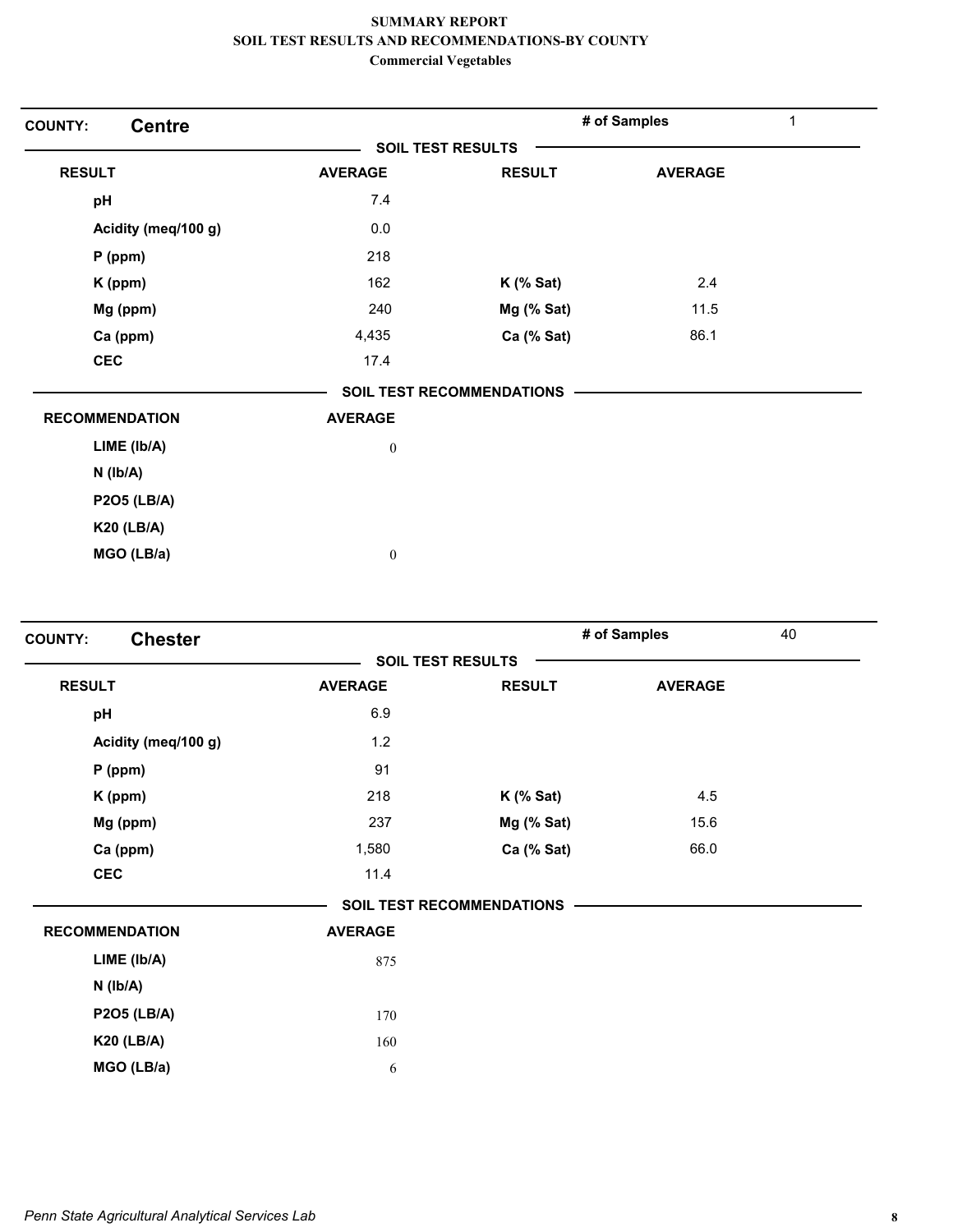| <b>Clarion</b><br><b>COUNTY:</b> |                |                                  | # of Samples   | 11 |
|----------------------------------|----------------|----------------------------------|----------------|----|
|                                  |                | <b>SOIL TEST RESULTS</b>         |                |    |
| <b>RESULT</b>                    | <b>AVERAGE</b> | <b>RESULT</b>                    | <b>AVERAGE</b> |    |
| pH                               | 6.7            |                                  |                |    |
| Acidity (meq/100 g)              | 2.3            |                                  |                |    |
| P (ppm)                          | 177            |                                  |                |    |
| K (ppm)                          | 172            | $K$ (% Sat)                      | 3.2            |    |
| Mg (ppm)                         | 204            | Mg (% Sat)                       | 2.7            |    |
| Ca (ppm)                         | 2,296          | Ca (% Sat)                       | 67.9           |    |
| <b>CEC</b>                       | 14.5           |                                  |                |    |
|                                  |                | <b>SOIL TEST RECOMMENDATIONS</b> |                |    |
| <b>RECOMMENDATION</b>            | <b>AVERAGE</b> |                                  |                |    |
| LIME (Ib/A)                      | 1818           |                                  |                |    |
| $N$ ( $lb/A$ )                   |                |                                  |                |    |
| <b>P2O5 (LB/A)</b>               | 65             |                                  |                |    |
| <b>K20 (LB/A)</b>                | 81             |                                  |                |    |
| MGO (LB/a)                       | 19             |                                  |                |    |
|                                  |                |                                  |                |    |

| <b>Clearfield</b><br><b>COUNTY:</b> |                |                                  | # of Samples   | 10 |
|-------------------------------------|----------------|----------------------------------|----------------|----|
|                                     |                | <b>SOIL TEST RESULTS</b>         |                |    |
| <b>RESULT</b>                       | <b>AVERAGE</b> | <b>RESULT</b>                    | <b>AVERAGE</b> |    |
| pH                                  | 6.2            |                                  |                |    |
| Acidity (meq/100 g)                 | 4.3            |                                  |                |    |
| $P$ (ppm)                           | 206            |                                  |                |    |
| K (ppm)                             | 252            | $K$ (% Sat)                      | 4.3            |    |
| Mg (ppm)                            | 169            | Mg (% Sat)                       | 7.0            |    |
| Ca (ppm)                            | 1,800          | Ca (% Sat)                       | 54.9           |    |
| <b>CEC</b>                          | 14.3           |                                  |                |    |
|                                     |                | <b>SOIL TEST RECOMMENDATIONS</b> |                |    |
| <b>RECOMMENDATION</b>               | <b>AVERAGE</b> |                                  |                |    |
| LIME (Ib/A)                         | 2800           |                                  |                |    |
| $N$ ( $lb/A$ )                      |                |                                  |                |    |
| <b>P2O5 (LB/A)</b>                  | 96             |                                  |                |    |
| <b>K20 (LB/A)</b>                   | 10             |                                  |                |    |
| MGO (LB/a)                          | 11             |                                  |                |    |
|                                     |                |                                  |                |    |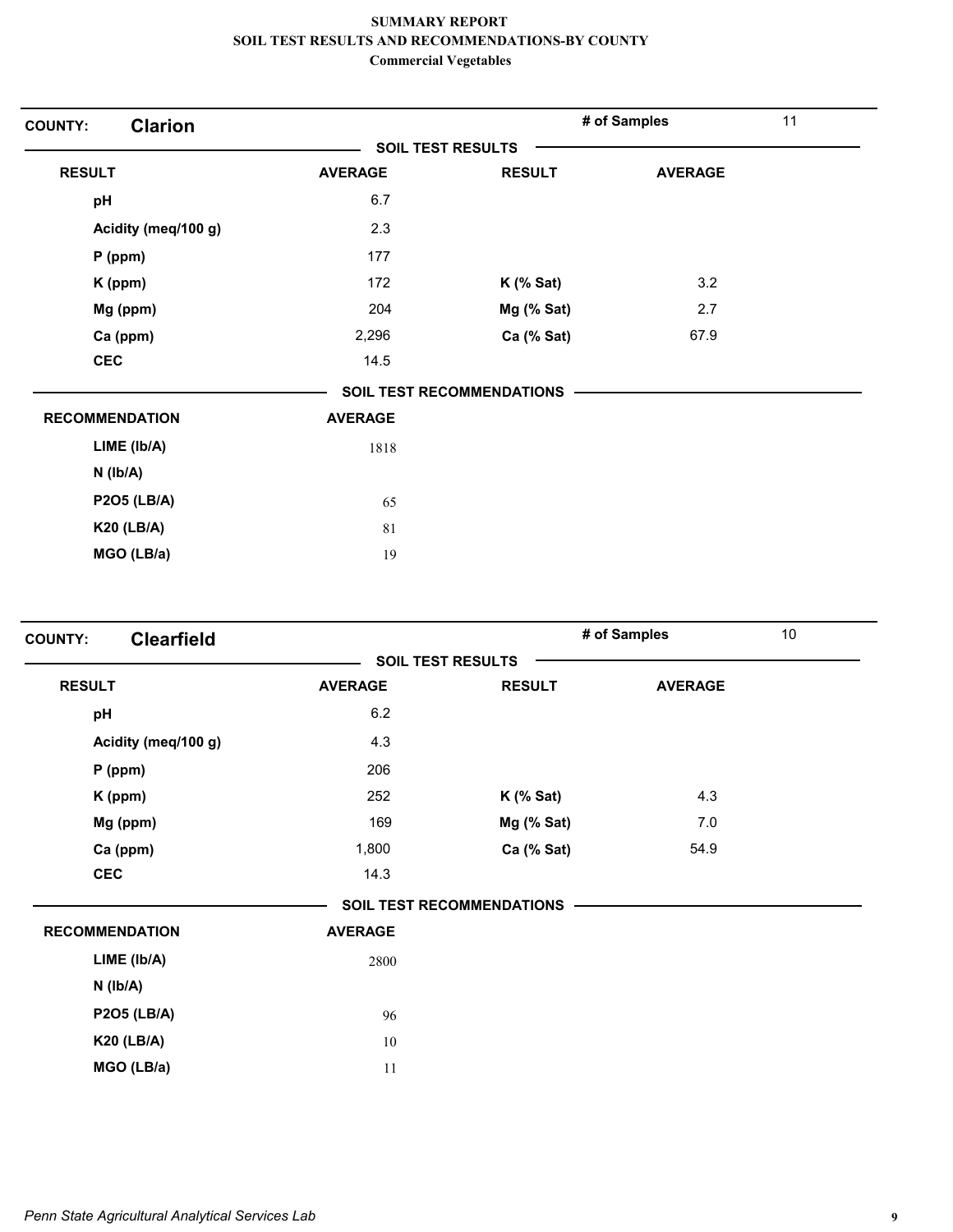| <b>Clinton</b><br><b>COUNTY:</b> |                  |                                  | # of Samples   | 3 |
|----------------------------------|------------------|----------------------------------|----------------|---|
|                                  |                  | <b>SOIL TEST RESULTS</b>         |                |   |
| <b>RESULT</b>                    | <b>AVERAGE</b>   | <b>RESULT</b>                    | <b>AVERAGE</b> |   |
| pH                               | 7.4              |                                  |                |   |
| Acidity (meq/100 g)              | 0.0              |                                  |                |   |
| $P$ (ppm)                        | 134              |                                  |                |   |
| K (ppm)                          | 291              | $K$ (% Sat)                      | 5.8            |   |
| Mg (ppm)                         | 166              | Mg (% Sat)                       | 15.3           |   |
| Ca (ppm)                         | 1,878            | Ca (% Sat)                       | 81.8           |   |
| <b>CEC</b>                       | 11.5             |                                  |                |   |
|                                  |                  | <b>SOIL TEST RECOMMENDATIONS</b> |                |   |
| <b>RECOMMENDATION</b>            | <b>AVERAGE</b>   |                                  |                |   |
| LIME (Ib/A)                      | $\boldsymbol{0}$ |                                  |                |   |
| $N$ ( $lb/A$ )                   |                  |                                  |                |   |
| <b>P2O5 (LB/A)</b>               |                  |                                  |                |   |
| <b>K20 (LB/A)</b>                | 60               |                                  |                |   |
| MGO (LB/a)                       | $\boldsymbol{0}$ |                                  |                |   |

| <b>COUNTY:</b> | Columbia              |                |                           | # of Samples   | 9 |
|----------------|-----------------------|----------------|---------------------------|----------------|---|
|                |                       |                | <b>SOIL TEST RESULTS</b>  |                |   |
| <b>RESULT</b>  |                       | <b>AVERAGE</b> | <b>RESULT</b>             | <b>AVERAGE</b> |   |
| pH             |                       | 6.6            |                           |                |   |
|                | Acidity (meq/100 g)   | 1.8            |                           |                |   |
|                | $P$ (ppm)             | 119            |                           |                |   |
|                | K (ppm)               | 120            | <b>K</b> (% Sat)          | 3.1            |   |
|                | Mg (ppm)              | 131            | Mg (% Sat)                | 11.0           |   |
|                | Ca (ppm)              | 1,808          | Ca (% Sat)                | 66.6           |   |
|                | <b>CEC</b>            | 10.7           |                           |                |   |
|                |                       |                | SOIL TEST RECOMMENDATIONS |                |   |
|                | <b>RECOMMENDATION</b> | <b>AVERAGE</b> |                           |                |   |
|                | LIME (Ib/A)           | 444            |                           |                |   |
|                | $N$ ( $lb/A$ )        |                |                           |                |   |
|                | <b>P2O5 (LB/A)</b>    | 76             |                           |                |   |
|                | <b>K20 (LB/A)</b>     | 71             |                           |                |   |
|                | MGO (LB/a)            | 18             |                           |                |   |
|                |                       |                |                           |                |   |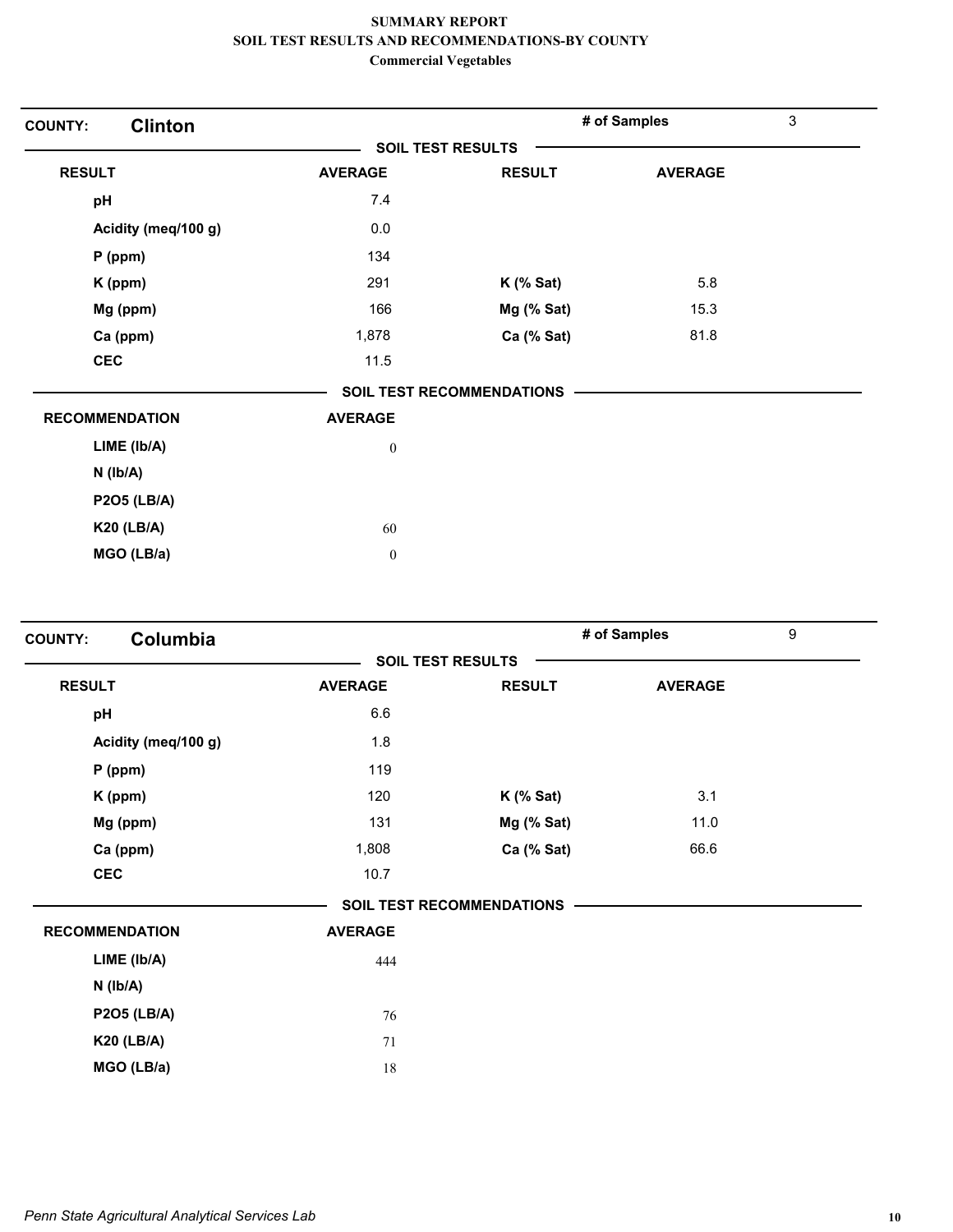| <b>Crawford</b><br><b>COUNTY:</b> |                |                                  | # of Samples   | 15 |
|-----------------------------------|----------------|----------------------------------|----------------|----|
|                                   |                | <b>SOIL TEST RESULTS</b>         |                |    |
| <b>RESULT</b>                     | <b>AVERAGE</b> | <b>RESULT</b>                    | <b>AVERAGE</b> |    |
| pH                                | 6.1            |                                  |                |    |
| Acidity (meq/100 g)               | 3.6            |                                  |                |    |
| $P$ (ppm)                         | 95             |                                  |                |    |
| K (ppm)                           | 126            | $K$ (% Sat)                      | 3.0            |    |
| Mg (ppm)                          | 140            | Mg (% Sat)                       | 1.6            |    |
| Ca (ppm)                          | 1,180          | Ca (% Sat)                       | 50.8           |    |
| <b>CEC</b>                        | 11.0           |                                  |                |    |
|                                   |                | <b>SOIL TEST RECOMMENDATIONS</b> |                |    |
| <b>RECOMMENDATION</b>             | <b>AVERAGE</b> |                                  |                |    |
| LIME (lb/A)                       | 2800           |                                  |                |    |
| $N$ ( $Ib/A$ )                    |                |                                  |                |    |
| <b>P2O5 (LB/A)</b>                | 157            |                                  |                |    |
| <b>K20 (LB/A)</b>                 | 126            |                                  |                |    |
| MGO (LB/a)                        | 38             |                                  |                |    |

| <b>Cumberland</b><br><b>SOIL TEST RESULTS</b><br><b>RESULT</b><br><b>RESULT</b><br><b>AVERAGE</b> | <b>AVERAGE</b> |
|---------------------------------------------------------------------------------------------------|----------------|
|                                                                                                   |                |
|                                                                                                   |                |
| 6.8<br>pH                                                                                         |                |
| Acidity (meq/100 g)<br>1.7                                                                        |                |
| 152<br>$P$ (ppm)                                                                                  |                |
| 778<br>K (ppm)<br>$K$ (% Sat)                                                                     | 7.1            |
| Mg (% Sat)<br>Mg (ppm)<br>317                                                                     | 8.9            |
| Ca (% Sat)<br>Ca (ppm)<br>2,220                                                                   | 61.1           |
| <b>CEC</b><br>14.5                                                                                |                |
| <b>SOIL TEST RECOMMENDATIONS</b>                                                                  |                |
| <b>RECOMMENDATION</b><br><b>AVERAGE</b>                                                           |                |
| LIME (lb/A)<br>900                                                                                |                |
| $N$ ( $lb/A$ )                                                                                    |                |
| <b>P2O5 (LB/A)</b><br>161                                                                         |                |
| <b>K20 (LB/A)</b><br>160                                                                          |                |
| MGO (LB/a)<br>$\boldsymbol{0}$                                                                    |                |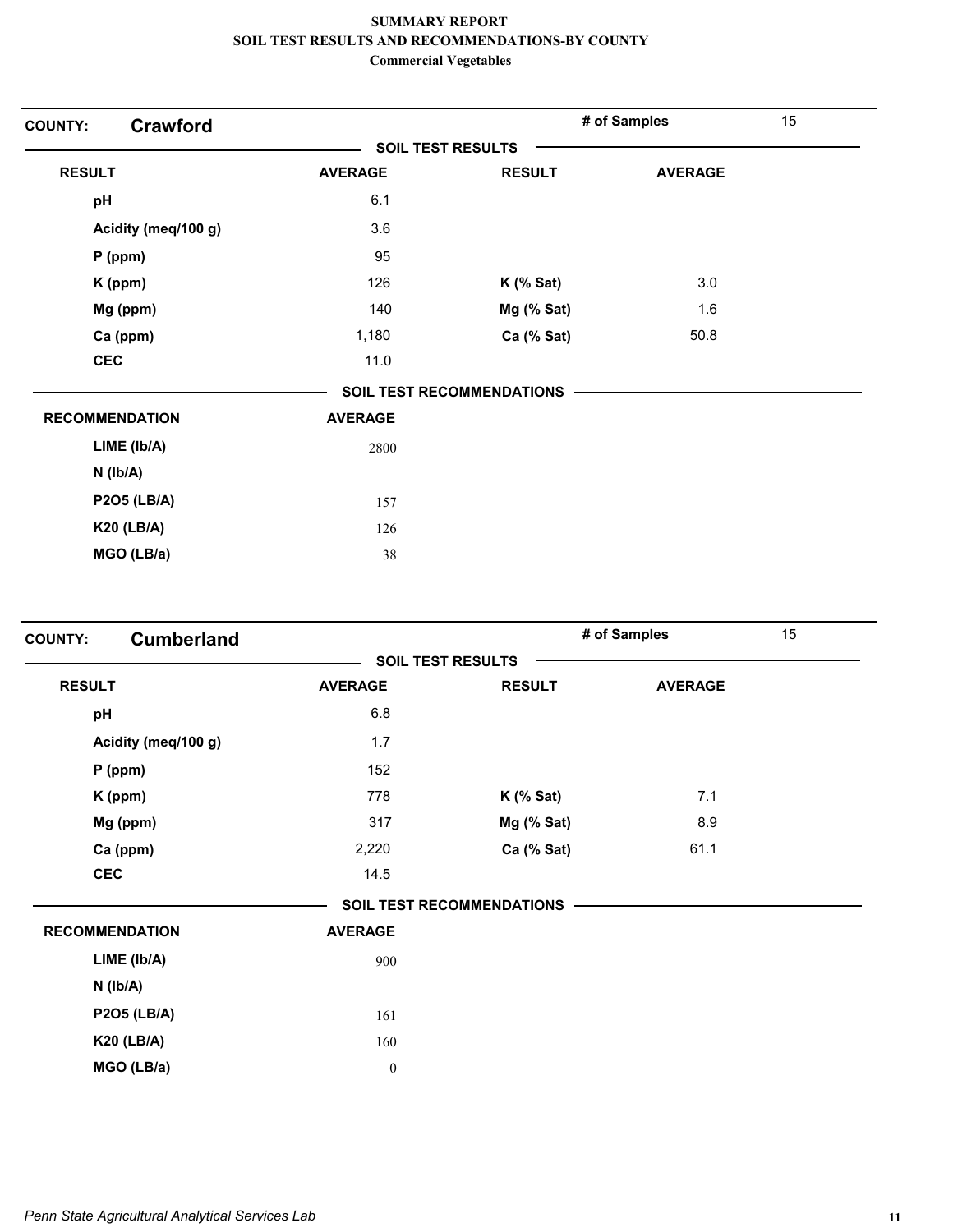| <b>Dauphin</b><br><b>COUNTY:</b> |                          |                           | # of Samples   | 44 |
|----------------------------------|--------------------------|---------------------------|----------------|----|
|                                  | <b>SOIL TEST RESULTS</b> |                           |                |    |
| <b>RESULT</b>                    | <b>AVERAGE</b>           | <b>RESULT</b>             | <b>AVERAGE</b> |    |
| pH                               | 6.7                      |                           |                |    |
| Acidity (meq/100 g)              | 1.5                      |                           |                |    |
| $P$ (ppm)                        | 150                      |                           |                |    |
| K (ppm)                          | 135                      | $K$ (% Sat)               | 3.4            |    |
| Mg (ppm)                         | 132                      | Mg (% Sat)                | 6.1            |    |
| Ca (ppm)                         | 1,525                    | Ca (% Sat)                | 68.6           |    |
| <b>CEC</b>                       | 10.3                     |                           |                |    |
|                                  |                          | SOIL TEST RECOMMENDATIONS |                |    |
| <b>RECOMMENDATION</b>            | <b>AVERAGE</b>           |                           |                |    |
| LIME (lb/A)                      | 795                      |                           |                |    |
| $N$ ( $lb/A$ )                   |                          |                           |                |    |
| <b>P2O5 (LB/A)</b>               | 102                      |                           |                |    |
| <b>K20 (LB/A)</b>                | 100                      |                           |                |    |
| MGO (LB/a)                       | 17                       |                           |                |    |

| <b>Delaware</b><br><b>COUNTY:</b> |                  |                                  | # of Samples   | 13 |
|-----------------------------------|------------------|----------------------------------|----------------|----|
|                                   |                  | <b>SOIL TEST RESULTS</b>         |                |    |
| <b>RESULT</b>                     | <b>AVERAGE</b>   | <b>RESULT</b>                    | <b>AVERAGE</b> |    |
| pH                                | 7.0              |                                  |                |    |
| Acidity (meq/100 g)               | 0.7              |                                  |                |    |
| $P$ (ppm)                         | 129              |                                  |                |    |
| K (ppm)                           | 188              | $K$ (% Sat)                      | 3.5            |    |
| Mg (ppm)                          | 289              | Mg (% Sat)                       | 14.7           |    |
| Ca (ppm)                          | 2,193            | Ca (% Sat)                       | 74.1           |    |
| <b>CEC</b>                        | 14.0             |                                  |                |    |
|                                   |                  | <b>SOIL TEST RECOMMENDATIONS</b> |                |    |
| <b>RECOMMENDATION</b>             | <b>AVERAGE</b>   |                                  |                |    |
| LIME (Ib/A)                       | $\boldsymbol{0}$ |                                  |                |    |
| $N$ ( $Ib/A$ )                    |                  |                                  |                |    |
| <b>P2O5 (LB/A)</b>                | 145              |                                  |                |    |
| <b>K20 (LB/A)</b>                 | 178              |                                  |                |    |
| MGO (LB/a)                        | $\boldsymbol{0}$ |                                  |                |    |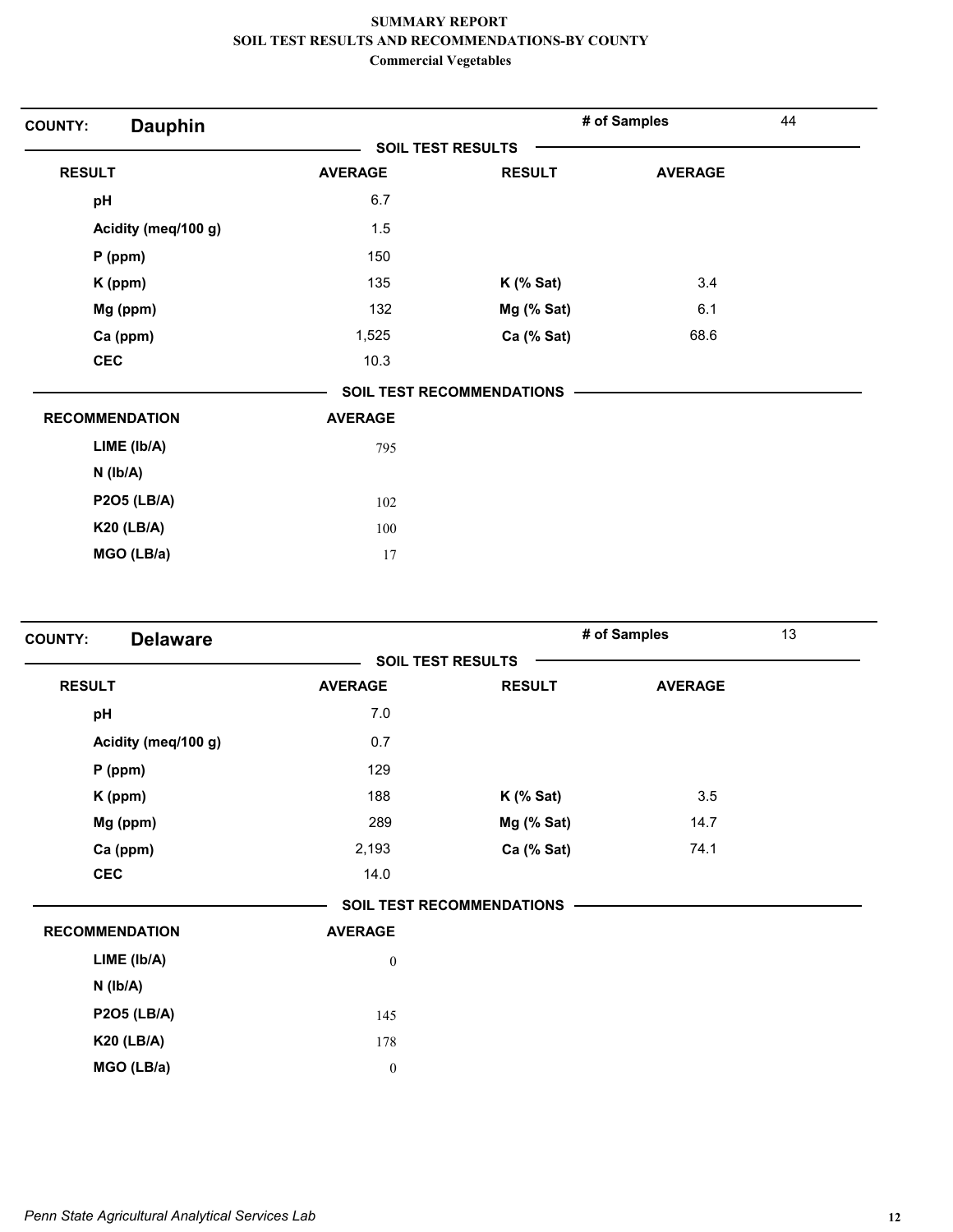| Elk<br><b>COUNTY:</b> |                |                                  | # of Samples   | $\overline{4}$ |
|-----------------------|----------------|----------------------------------|----------------|----------------|
|                       |                | <b>SOIL TEST RESULTS</b>         |                |                |
| <b>RESULT</b>         | <b>AVERAGE</b> | <b>RESULT</b>                    | <b>AVERAGE</b> |                |
| pH                    | 7.0            |                                  |                |                |
| Acidity (meq/100 g)   | 1.5            |                                  |                |                |
| $P$ (ppm)             | 306            |                                  |                |                |
| K (ppm)               | 199            | $K$ (% Sat)                      | 3.3            |                |
| Mg (ppm)              | 212            | Mg (% Sat)                       | 4.7            |                |
| Ca (ppm)              | 2,815          | Ca (% Sat)                       | 71.0           |                |
| <b>CEC</b>            | 14.2           |                                  |                |                |
|                       |                | <b>SOIL TEST RECOMMENDATIONS</b> |                |                |
| <b>RECOMMENDATION</b> | <b>AVERAGE</b> |                                  |                |                |
| LIME (Ib/A)           | 750            |                                  |                |                |
| $N$ ( $lb/A$ )        |                |                                  |                |                |
| <b>P2O5 (LB/A)</b>    | 188            |                                  |                |                |
| <b>K20 (LB/A)</b>     | 205            |                                  |                |                |
| MGO (LB/a)            | 95             |                                  |                |                |

| <b>Erie</b><br><b>COUNTY:</b> |                |                           | # of Samples   | 9 |
|-------------------------------|----------------|---------------------------|----------------|---|
|                               |                | <b>SOIL TEST RESULTS</b>  |                |   |
| <b>RESULT</b>                 | <b>AVERAGE</b> | <b>RESULT</b>             | <b>AVERAGE</b> |   |
| pH                            | 6.5            |                           |                |   |
| Acidity (meq/100 g)           | 2.2            |                           |                |   |
| $P$ (ppm)                     | 72             |                           |                |   |
| K (ppm)                       | 146            | $K$ (% Sat)               | 3.3            |   |
| Mg (ppm)                      | 209            | Mg (% Sat)                | 14.3           |   |
| Ca (ppm)                      | 1,648          | Ca (% Sat)                | 61.8           |   |
| <b>CEC</b>                    | 12.2           |                           |                |   |
|                               |                | SOIL TEST RECOMMENDATIONS |                |   |
| <b>RECOMMENDATION</b>         | <b>AVERAGE</b> |                           |                |   |
| LIME (lb/A)                   | 1722           |                           |                |   |
| $N$ ( $Ib/A$ )                |                |                           |                |   |
| <b>P2O5 (LB/A)</b>            | 123            |                           |                |   |
| <b>K20 (LB/A)</b>             | 125            |                           |                |   |
| MGO (LB/a)                    | 4              |                           |                |   |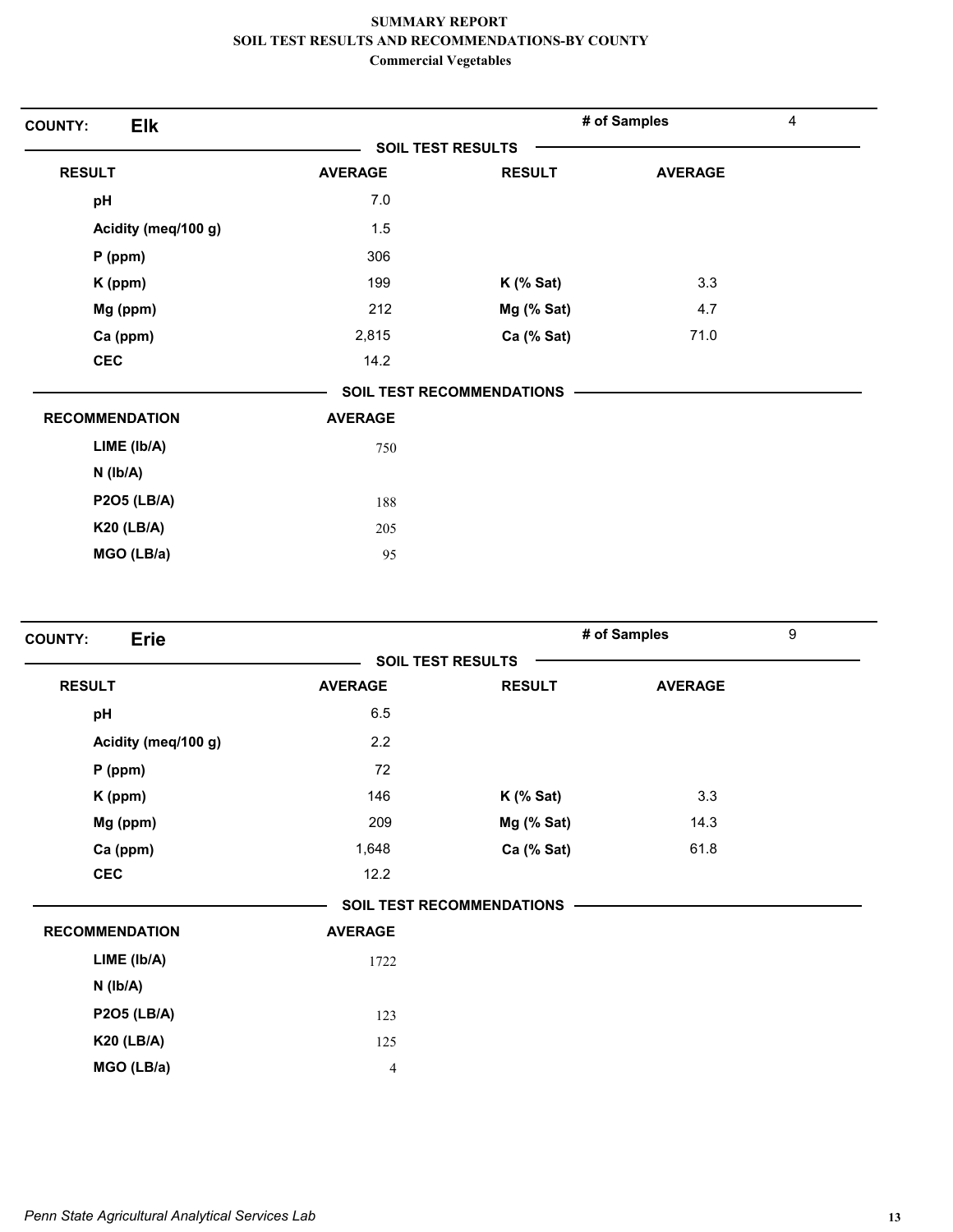| <b>Fayette</b><br><b>COUNTY:</b> |                          |                                  | # of Samples   | 20 |
|----------------------------------|--------------------------|----------------------------------|----------------|----|
|                                  | <b>SOIL TEST RESULTS</b> |                                  |                |    |
| <b>RESULT</b>                    | <b>AVERAGE</b>           | <b>RESULT</b>                    | <b>AVERAGE</b> |    |
| pH                               | 6.5                      |                                  |                |    |
| Acidity (meq/100 g)              | 3.0                      |                                  |                |    |
| $P$ (ppm)                        | 204                      |                                  |                |    |
| K (ppm)                          | 325                      | $K$ (% Sat)                      | 5.5            |    |
| Mg (ppm)                         | 200                      | Mg (% Sat)                       | 5.7            |    |
| Ca (ppm)                         | 1,827                    | Ca (% Sat)                       | 60.3           |    |
| <b>CEC</b>                       | 13.8                     |                                  |                |    |
|                                  |                          | <b>SOIL TEST RECOMMENDATIONS</b> |                |    |
| <b>RECOMMENDATION</b>            | <b>AVERAGE</b>           |                                  |                |    |
| LIME (Ib/A)                      | 2975                     |                                  |                |    |
| $N$ ( $Ib/A$ )                   |                          |                                  |                |    |
| <b>P2O5 (LB/A)</b>               | 176                      |                                  |                |    |
| <b>K20 (LB/A)</b>                | 158                      |                                  |                |    |
| MGO (LB/a)                       | 14                       |                                  |                |    |
|                                  |                          |                                  |                |    |

| <b>Forest</b><br><b>COUNTY:</b> |                |                                  | # of Samples   | 11 |
|---------------------------------|----------------|----------------------------------|----------------|----|
|                                 |                | <b>SOIL TEST RESULTS</b>         |                |    |
| <b>RESULT</b>                   | <b>AVERAGE</b> | <b>RESULT</b>                    | <b>AVERAGE</b> |    |
| pH                              | 6.7            |                                  |                |    |
| Acidity (meq/100 g)             | 2.0            |                                  |                |    |
| $P$ (ppm)                       | 70             |                                  |                |    |
| K (ppm)                         | 124            | $K$ (% Sat)                      | 3.2            |    |
| Mg (ppm)                        | 138            | Mg (% Sat)                       | 3.5            |    |
| Ca (ppm)                        | 1,444          | Ca (% Sat)                       | 63.2           |    |
| <b>CEC</b>                      | 10.1           |                                  |                |    |
|                                 |                | <b>SOIL TEST RECOMMENDATIONS</b> |                |    |
| <b>RECOMMENDATION</b>           | <b>AVERAGE</b> |                                  |                |    |
| LIME (lb/A)                     | 818            |                                  |                |    |
| $N$ ( $lb/A$ )                  |                |                                  |                |    |
| <b>P2O5 (LB/A)</b>              | 112            |                                  |                |    |
| <b>K20 (LB/A)</b>               | 80             |                                  |                |    |
| MGO (LB/a)                      | 32             |                                  |                |    |
|                                 |                |                                  |                |    |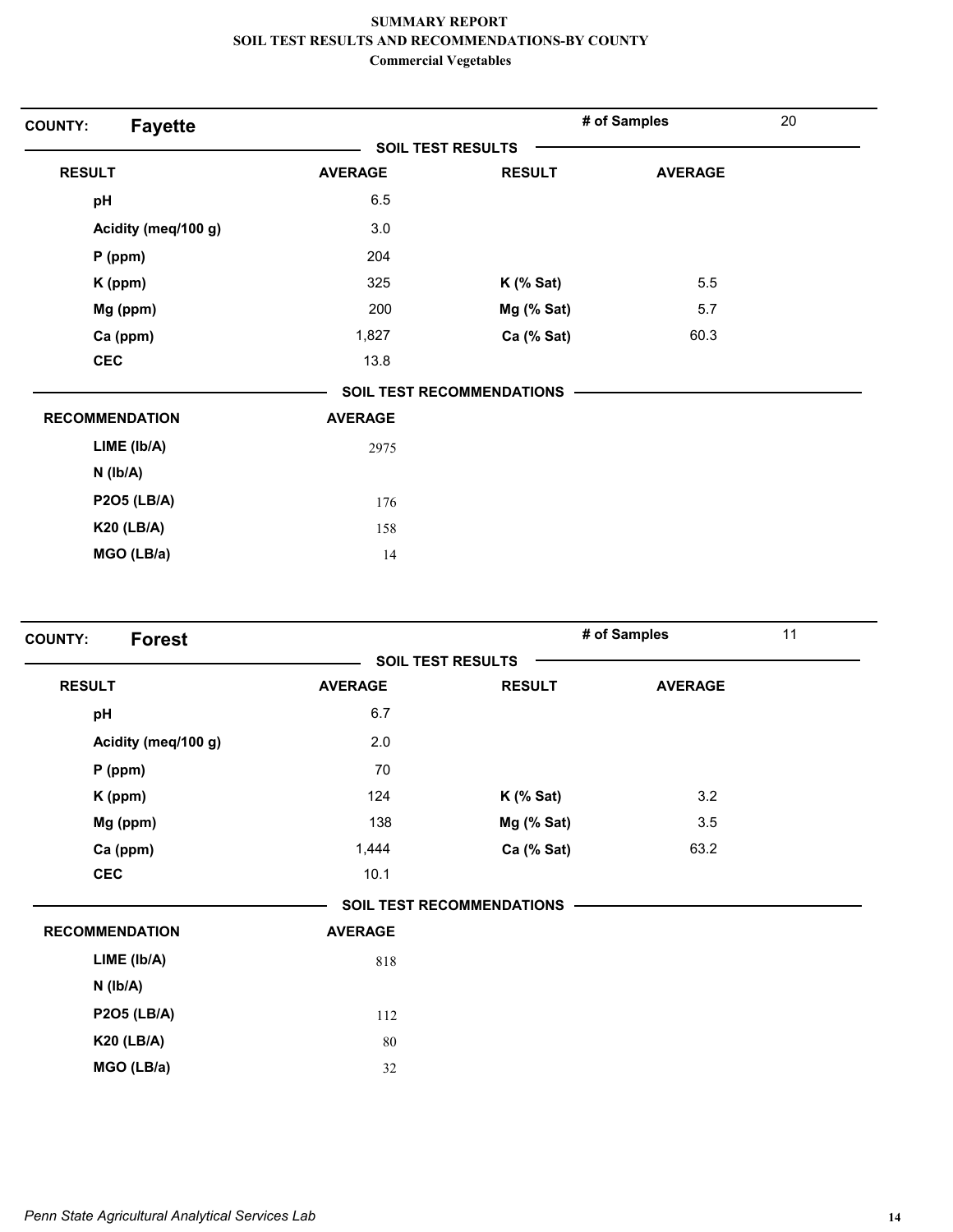| <b>Franklin</b><br><b>COUNTY:</b> |                          |                                  | # of Samples   | 9 |
|-----------------------------------|--------------------------|----------------------------------|----------------|---|
|                                   | <b>SOIL TEST RESULTS</b> |                                  |                |   |
| <b>RESULT</b>                     | <b>AVERAGE</b>           | <b>RESULT</b>                    | <b>AVERAGE</b> |   |
| pH                                | 7.3                      |                                  |                |   |
| Acidity (meq/100 g)               | 0.5                      |                                  |                |   |
| $P$ (ppm)                         | 318                      |                                  |                |   |
| K (ppm)                           | 663                      | $K$ (% Sat)                      | 8.3            |   |
| Mg (ppm)                          | 400                      | Mg (% Sat)                       | 11.4           |   |
| Ca (ppm)                          | 2,675                    | Ca (% Sat)                       | 70.8           |   |
| <b>CEC</b>                        | 18.4                     |                                  |                |   |
|                                   |                          | <b>SOIL TEST RECOMMENDATIONS</b> |                |   |
| <b>RECOMMENDATION</b>             | <b>AVERAGE</b>           |                                  |                |   |
| LIME (Ib/A)                       | $\boldsymbol{0}$         |                                  |                |   |
| $N$ ( $Ib/A$ )                    |                          |                                  |                |   |
| <b>P2O5 (LB/A)</b>                | 75                       |                                  |                |   |
| <b>K20 (LB/A)</b>                 |                          |                                  |                |   |
| MGO (LB/a)                        | $\boldsymbol{0}$         |                                  |                |   |

| <b>Fulton</b><br><b>COUNTY:</b> |                  |                                  | # of Samples   | $\overline{4}$ |
|---------------------------------|------------------|----------------------------------|----------------|----------------|
|                                 |                  | <b>SOIL TEST RESULTS</b>         |                |                |
| <b>RESULT</b>                   | <b>AVERAGE</b>   | <b>RESULT</b>                    | <b>AVERAGE</b> |                |
| pH                              | 7.3              |                                  |                |                |
| Acidity (meq/100 g)             | 0.7              |                                  |                |                |
| $P$ (ppm)                       | 207              |                                  |                |                |
| K (ppm)                         | 204              | $K$ (% Sat)                      | 3.4            |                |
| Mg (ppm)                        | 146              | Mg (% Sat)                       | 14.4           |                |
| Ca (ppm)                        | 3,489            | Ca (% Sat)                       | 76.9           |                |
| <b>CEC</b>                      | 14.1             |                                  |                |                |
|                                 |                  | <b>SOIL TEST RECOMMENDATIONS</b> |                |                |
| <b>RECOMMENDATION</b>           | <b>AVERAGE</b>   |                                  |                |                |
| LIME (Ib/A)                     | 500              |                                  |                |                |
| $N$ ( $Ib/A$ )                  |                  |                                  |                |                |
| <b>P2O5 (LB/A)</b>              | 200              |                                  |                |                |
| <b>K20 (LB/A)</b>               | 133              |                                  |                |                |
| MGO (LB/a)                      | $\boldsymbol{0}$ |                                  |                |                |
|                                 |                  |                                  |                |                |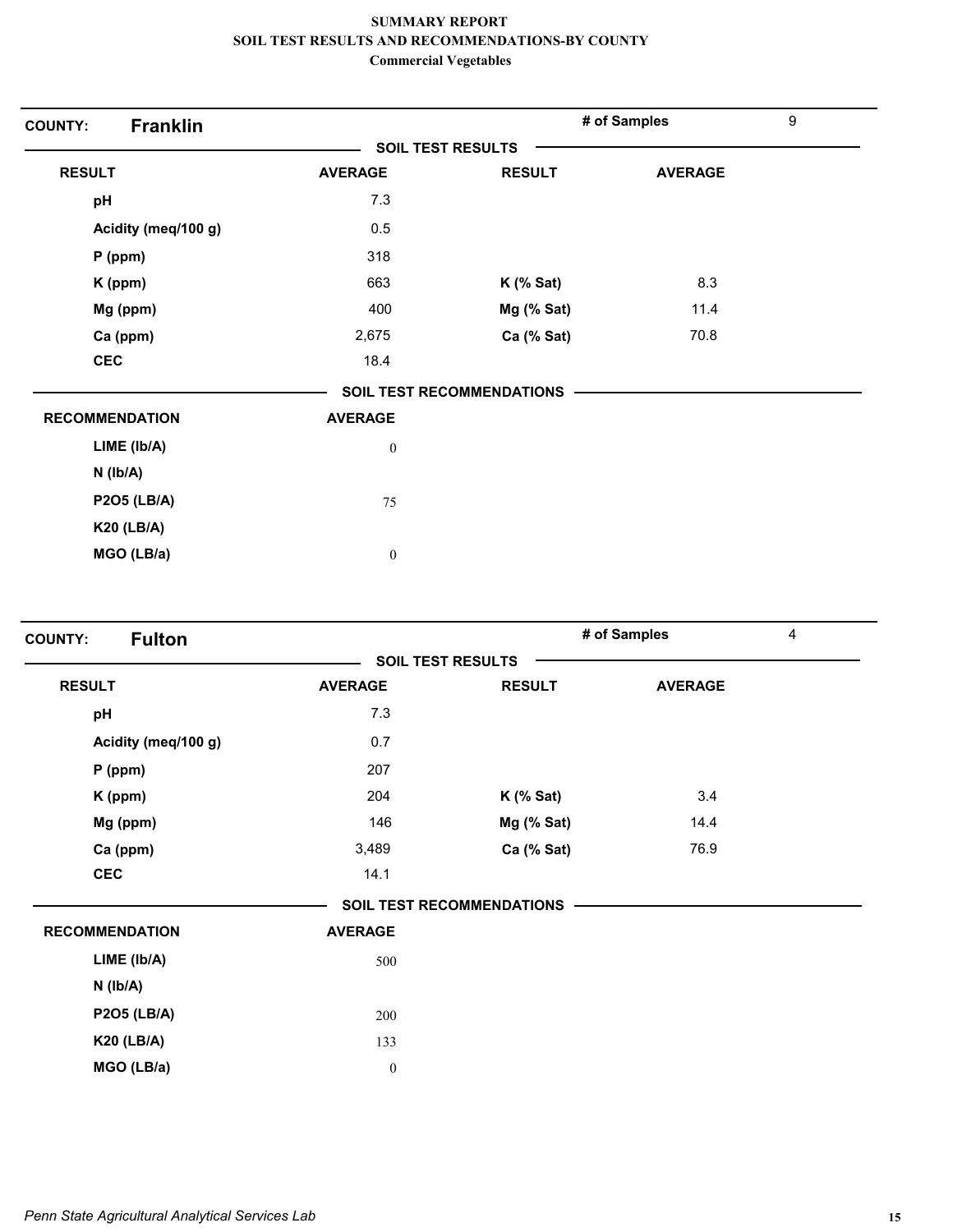| Huntingdon<br><b>COUNTY:</b> |                |                                  | # of Samples   | 52 |
|------------------------------|----------------|----------------------------------|----------------|----|
|                              |                | <b>SOIL TEST RESULTS</b>         |                |    |
| <b>RESULT</b>                | <b>AVERAGE</b> | <b>RESULT</b>                    | <b>AVERAGE</b> |    |
| pH                           | 6.1            |                                  |                |    |
| Acidity (meq/100 g)          | 5.1            |                                  |                |    |
| $P$ (ppm)                    | 49             |                                  |                |    |
| K (ppm)                      | 147            | $K$ (% Sat)                      | 2.8            |    |
| Mg (ppm)                     | 225            | Mg (% Sat)                       | 3.4            |    |
| Ca (ppm)                     | 1,633          | Ca (% Sat)                       | 52.2           |    |
| <b>CEC</b>                   | 15.1           |                                  |                |    |
|                              |                | <b>SOIL TEST RECOMMENDATIONS</b> |                |    |
| <b>RECOMMENDATION</b>        | <b>AVERAGE</b> |                                  |                |    |
| LIME (Ib/A)                  | 5115           |                                  |                |    |
| $N$ ( $Ib/A$ )               |                |                                  |                |    |
| <b>P2O5 (LB/A)</b>           | 130            |                                  |                |    |
| <b>K20 (LB/A)</b>            | 133            |                                  |                |    |
| MGO (LB/a)                   | 49             |                                  |                |    |
|                              |                |                                  |                |    |

| <b>SOIL TEST RESULTS</b><br><b>RESULT</b><br><b>AVERAGE</b><br><b>RESULT</b><br><b>AVERAGE</b><br>pH<br>6.6<br>Acidity (meq/100 g)<br>2.0<br>142<br>$P$ (ppm)<br>188<br>3.5<br>$K$ (% Sat)<br>K (ppm)<br>13.4<br>Mg (ppm)<br>180<br>Mg (% Sat)<br>2,138<br>Ca (% Sat)<br>69.1<br>Ca (ppm)<br><b>CEC</b><br>13.5<br><b>SOIL TEST RECOMMENDATIONS</b><br><b>RECOMMENDATION</b><br><b>AVERAGE</b><br>LIME (Ib/A)<br>1313<br>$N$ ( $lb/A$ )<br><b>P2O5 (LB/A)</b><br>66<br><b>K20 (LB/A)</b><br>35 | Indiana<br><b>COUNTY:</b> |  | # of Samples | 16 |
|------------------------------------------------------------------------------------------------------------------------------------------------------------------------------------------------------------------------------------------------------------------------------------------------------------------------------------------------------------------------------------------------------------------------------------------------------------------------------------------------|---------------------------|--|--------------|----|
|                                                                                                                                                                                                                                                                                                                                                                                                                                                                                                |                           |  |              |    |
|                                                                                                                                                                                                                                                                                                                                                                                                                                                                                                |                           |  |              |    |
|                                                                                                                                                                                                                                                                                                                                                                                                                                                                                                |                           |  |              |    |
|                                                                                                                                                                                                                                                                                                                                                                                                                                                                                                |                           |  |              |    |
|                                                                                                                                                                                                                                                                                                                                                                                                                                                                                                |                           |  |              |    |
|                                                                                                                                                                                                                                                                                                                                                                                                                                                                                                |                           |  |              |    |
|                                                                                                                                                                                                                                                                                                                                                                                                                                                                                                |                           |  |              |    |
|                                                                                                                                                                                                                                                                                                                                                                                                                                                                                                |                           |  |              |    |
|                                                                                                                                                                                                                                                                                                                                                                                                                                                                                                |                           |  |              |    |
|                                                                                                                                                                                                                                                                                                                                                                                                                                                                                                |                           |  |              |    |
|                                                                                                                                                                                                                                                                                                                                                                                                                                                                                                |                           |  |              |    |
|                                                                                                                                                                                                                                                                                                                                                                                                                                                                                                |                           |  |              |    |
|                                                                                                                                                                                                                                                                                                                                                                                                                                                                                                |                           |  |              |    |
|                                                                                                                                                                                                                                                                                                                                                                                                                                                                                                |                           |  |              |    |
|                                                                                                                                                                                                                                                                                                                                                                                                                                                                                                |                           |  |              |    |
| MGO (LB/a)<br>38                                                                                                                                                                                                                                                                                                                                                                                                                                                                               |                           |  |              |    |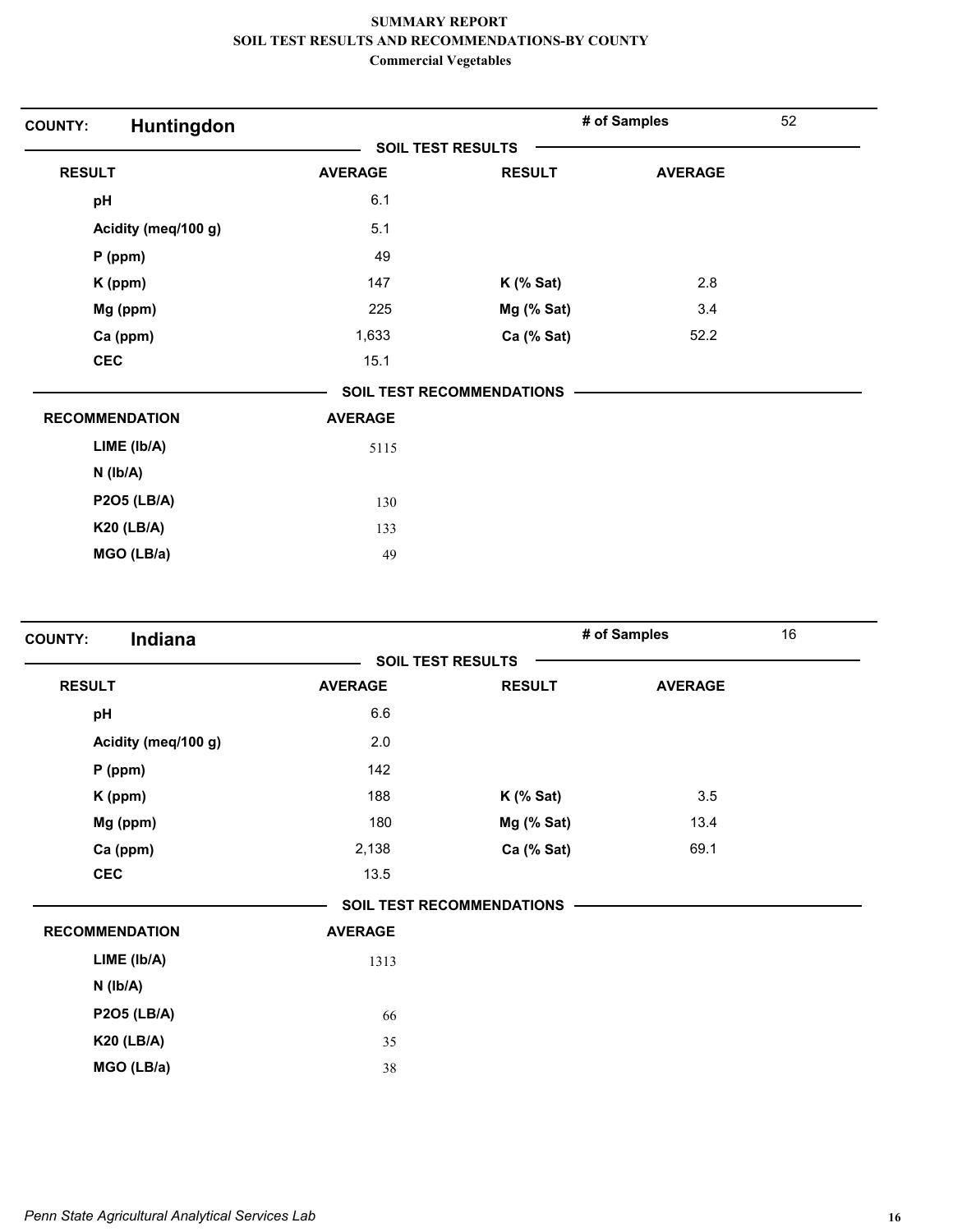| <b>Jefferson</b><br><b>COUNTY:</b> |                          |                                  | # of Samples   | 6 |  |
|------------------------------------|--------------------------|----------------------------------|----------------|---|--|
|                                    | <b>SOIL TEST RESULTS</b> |                                  |                |   |  |
| <b>RESULT</b>                      | <b>AVERAGE</b>           | <b>RESULT</b>                    | <b>AVERAGE</b> |   |  |
| pH                                 | 7.3                      |                                  |                |   |  |
| Acidity (meq/100 g)                | $0.0\,$                  |                                  |                |   |  |
| $P$ (ppm)                          | 187                      |                                  |                |   |  |
| K (ppm)                            | 463                      | $K$ (% Sat)                      | 6.4            |   |  |
| Mg (ppm)                           | 262                      | Mg (% Sat)                       | 7.4            |   |  |
| Ca (ppm)                           | 2,489                    | Ca (% Sat)                       | 80.4           |   |  |
| <b>CEC</b>                         | 15.0                     |                                  |                |   |  |
|                                    |                          | <b>SOIL TEST RECOMMENDATIONS</b> |                |   |  |
| <b>RECOMMENDATION</b>              | <b>AVERAGE</b>           |                                  |                |   |  |
| LIME (lb/A)                        | $\boldsymbol{0}$         |                                  |                |   |  |
| $N$ ( $Ib/A$ )                     |                          |                                  |                |   |  |
| <b>P2O5 (LB/A)</b>                 | 105                      |                                  |                |   |  |
| <b>K20 (LB/A)</b>                  | 135                      |                                  |                |   |  |
| MGO (LB/a)                         | 53                       |                                  |                |   |  |

| Juniata<br><b>COUNTY:</b> |                  |                                  | # of Samples   | 1 |  |
|---------------------------|------------------|----------------------------------|----------------|---|--|
|                           |                  | <b>SOIL TEST RESULTS</b>         |                |   |  |
| <b>RESULT</b>             | <b>AVERAGE</b>   | <b>RESULT</b>                    | <b>AVERAGE</b> |   |  |
| pH                        | 7.2              |                                  |                |   |  |
| Acidity (meq/100 g)       | $0.0\,$          |                                  |                |   |  |
| $P$ (ppm)                 | 380              |                                  |                |   |  |
| K (ppm)                   | 201              | $K$ (% Sat)                      | 3.9            |   |  |
| Mg (ppm)                  | 217              | Mg (% Sat)                       | 13.8           |   |  |
| Ca (ppm)                  | 2,158            | Ca (% Sat)                       | 82.3           |   |  |
| <b>CEC</b>                | 13.1             |                                  |                |   |  |
|                           |                  | <b>SOIL TEST RECOMMENDATIONS</b> |                |   |  |
| <b>RECOMMENDATION</b>     | <b>AVERAGE</b>   |                                  |                |   |  |
| LIME (Ib/A)               | $\boldsymbol{0}$ |                                  |                |   |  |
| $N$ ( $lb/A$ )            |                  |                                  |                |   |  |
| <b>P2O5 (LB/A)</b>        |                  |                                  |                |   |  |
| <b>K20 (LB/A)</b>         |                  |                                  |                |   |  |
| MGO (LB/a)                | $\boldsymbol{0}$ |                                  |                |   |  |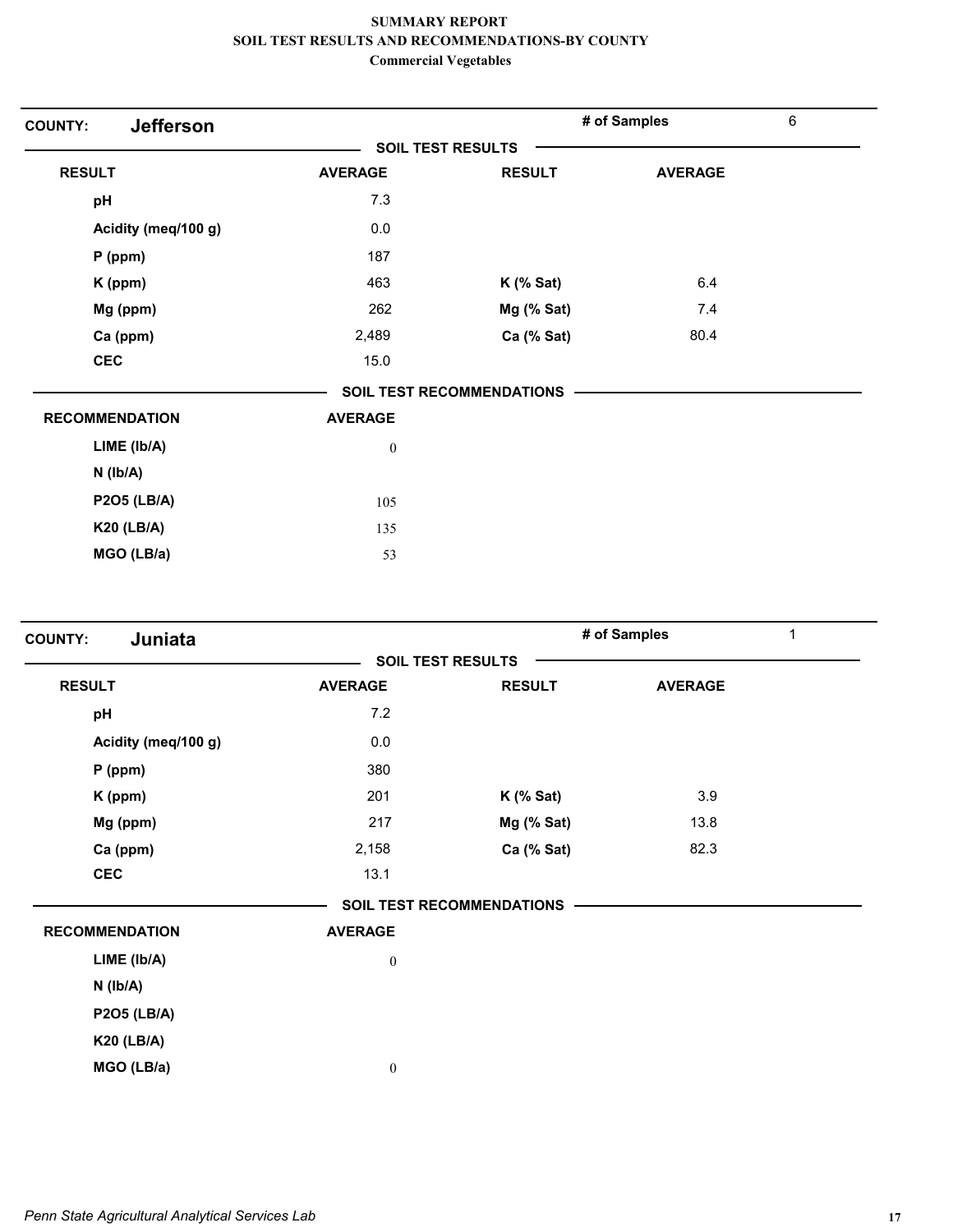| Lackawanna<br><b>COUNTY:</b> |                          |                                  | # of Samples   | 53 |
|------------------------------|--------------------------|----------------------------------|----------------|----|
|                              | <b>SOIL TEST RESULTS</b> |                                  |                |    |
| <b>RESULT</b>                | <b>AVERAGE</b>           | <b>RESULT</b>                    | <b>AVERAGE</b> |    |
| pH                           | 6.8                      |                                  |                |    |
| Acidity (meq/100 g)          | 1.5                      |                                  |                |    |
| $P$ (ppm)                    | 157                      |                                  |                |    |
| K (ppm)                      | 120                      | $K$ (% Sat)                      | 2.9            |    |
| Mg (ppm)                     | 163                      | Mg (% Sat)                       | 5.4            |    |
| Ca (ppm)                     | 1,562                    | Ca (% Sat)                       | 69.3           |    |
| <b>CEC</b>                   | 10.4                     |                                  |                |    |
|                              |                          | <b>SOIL TEST RECOMMENDATIONS</b> |                |    |
| <b>RECOMMENDATION</b>        | <b>AVERAGE</b>           |                                  |                |    |
| LIME (Ib/A)                  | 679                      |                                  |                |    |
| $N$ ( $Ib/A$ )               |                          |                                  |                |    |
| <b>P2O5 (LB/A)</b>           | 122                      |                                  |                |    |
| <b>K20 (LB/A)</b>            | 145                      |                                  |                |    |
| MGO (LB/a)                   | 18                       |                                  |                |    |

| Lancaster<br><b>COUNTY:</b> |                  |                                  | # of Samples   | 25 |
|-----------------------------|------------------|----------------------------------|----------------|----|
|                             |                  | <b>SOIL TEST RESULTS</b>         |                |    |
| <b>RESULT</b>               | <b>AVERAGE</b>   | <b>RESULT</b>                    | <b>AVERAGE</b> |    |
| pH                          | 7.1              |                                  |                |    |
| Acidity (meq/100 g)         | 0.3              |                                  |                |    |
| $P$ (ppm)                   | 210              |                                  |                |    |
| K (ppm)                     | 310              | $K$ (% Sat)                      | 5.3            |    |
| Mg (ppm)                    | 300              | Mg (% Sat)                       | 20.2           |    |
| Ca (ppm)                    | 2,279            | Ca (% Sat)                       | 73.5           |    |
| <b>CEC</b>                  | 14.1             |                                  |                |    |
|                             |                  | <b>SOIL TEST RECOMMENDATIONS</b> |                |    |
| <b>RECOMMENDATION</b>       | <b>AVERAGE</b>   |                                  |                |    |
| LIME (lb/A)                 | $\boldsymbol{0}$ |                                  |                |    |
| $N$ ( $Ib/A$ )              |                  |                                  |                |    |
| <b>P2O5 (LB/A)</b>          | 150              |                                  |                |    |
| <b>K20 (LB/A)</b>           | 133              |                                  |                |    |
| MGO (LB/a)                  | $\boldsymbol{0}$ |                                  |                |    |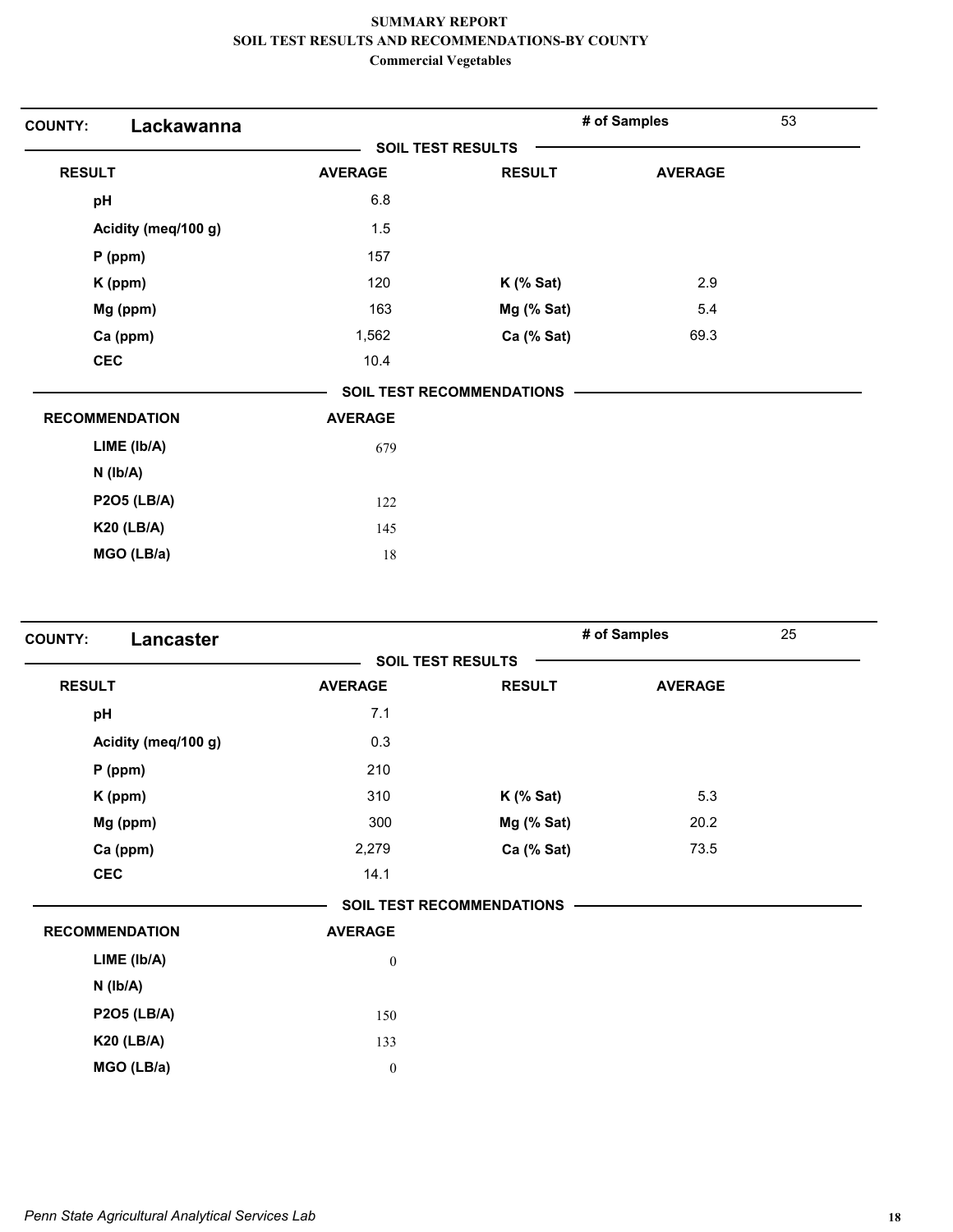| <b>COUNTY:</b><br><b>Lawrence</b> |                |                                  | # of Samples                         | 11 |
|-----------------------------------|----------------|----------------------------------|--------------------------------------|----|
|                                   |                | <b>SOIL TEST RESULTS</b>         | <b>AVERAGE</b><br>4.3<br>4.6<br>55.8 |    |
| <b>RESULT</b>                     | <b>AVERAGE</b> | <b>RESULT</b>                    |                                      |    |
| pH                                | 6.6            |                                  |                                      |    |
| Acidity (meq/100 g)               | 2.4            |                                  |                                      |    |
| P (ppm)                           | 169            |                                  |                                      |    |
| K (ppm)                           | 191            | $K$ (% Sat)                      |                                      |    |
| Mg (ppm)                          | 219            | $Mg$ (% Sat)                     |                                      |    |
| Ca (ppm)                          | 1,615          | Ca (% Sat)                       |                                      |    |
| <b>CEC</b>                        | 11.8           |                                  |                                      |    |
|                                   |                | <b>SOIL TEST RECOMMENDATIONS</b> |                                      |    |
| <b>RECOMMENDATION</b>             | <b>AVERAGE</b> |                                  |                                      |    |
| LIME (lb/A)                       | 1227           |                                  |                                      |    |
| $N$ ( $Ib/A$ )                    |                |                                  |                                      |    |
| <b>P2O5 (LB/A)</b>                | 109            |                                  |                                      |    |
| <b>K20 (LB/A)</b>                 | 120            |                                  |                                      |    |
| MGO (LB/a)                        | 14             |                                  |                                      |    |

| Lehigh<br><b>COUNTY:</b> |                |                                  | # of Samples   | 25 |
|--------------------------|----------------|----------------------------------|----------------|----|
|                          |                | <b>SOIL TEST RESULTS</b>         |                |    |
| <b>RESULT</b>            | <b>AVERAGE</b> | <b>RESULT</b>                    | <b>AVERAGE</b> |    |
| pH                       | 7.0            |                                  |                |    |
| Acidity (meq/100 g)      | $1.2$          |                                  |                |    |
| $P$ (ppm)                | 184            |                                  |                |    |
| K (ppm)                  | 441            | $K$ (% Sat)                      | 5.8            |    |
| Mg (ppm)                 | 348            | Mg (% Sat)                       | 15.4           |    |
| Ca (ppm)                 | 2,432          | Ca (% Sat)                       | 65.2           |    |
| <b>CEC</b>               | 15.3           |                                  |                |    |
|                          |                | <b>SOIL TEST RECOMMENDATIONS</b> |                |    |
| <b>RECOMMENDATION</b>    | <b>AVERAGE</b> |                                  |                |    |
| LIME (Ib/A)              | 700            |                                  |                |    |
| $N$ ( $Ib/A$ )           |                |                                  |                |    |
| <b>P2O5 (LB/A)</b>       | 137            |                                  |                |    |
| <b>K20 (LB/A)</b>        | 167            |                                  |                |    |
| MGO (LB/a)               | $\sqrt{2}$     |                                  |                |    |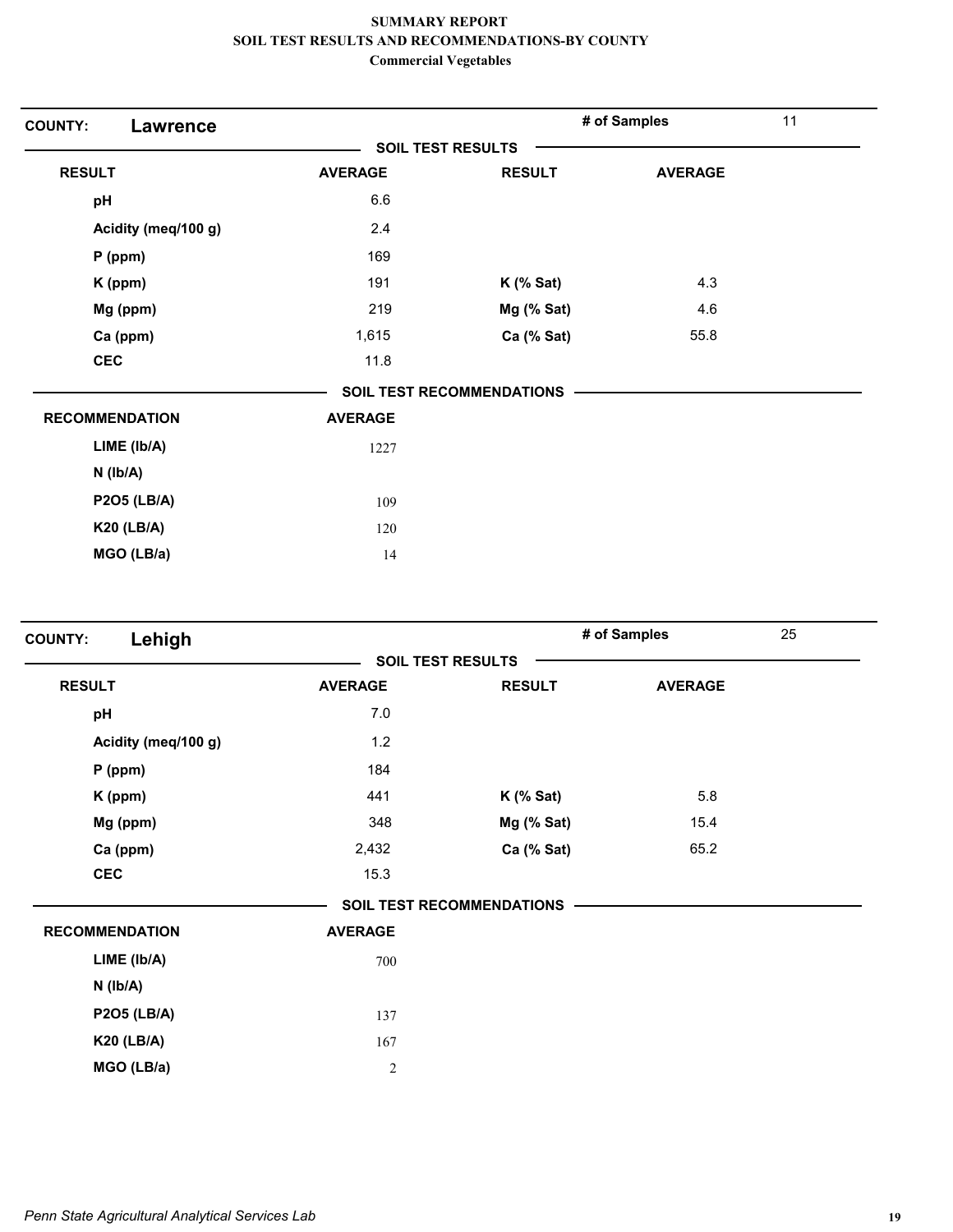| <b>COUNTY:</b><br>Luzerne |                |                                  | # of Samples   | $\overline{7}$ |
|---------------------------|----------------|----------------------------------|----------------|----------------|
|                           |                | <b>SOIL TEST RESULTS</b>         |                |                |
| <b>RESULT</b>             | <b>AVERAGE</b> | <b>RESULT</b>                    | <b>AVERAGE</b> |                |
| pH                        | 6.2            |                                  |                |                |
| Acidity (meq/100 g)       | 3.8            |                                  |                |                |
| $P$ (ppm)                 | 245            |                                  |                |                |
| K (ppm)                   | 133            | $K$ (% Sat)                      | 3.3            |                |
| Mg (ppm)                  | 123            | Mg (% Sat)                       | 7.7            |                |
| Ca (ppm)                  | 1,053          | Ca (% Sat)                       | 52.7           |                |
| <b>CEC</b>                | 10.4           |                                  |                |                |
|                           |                | <b>SOIL TEST RECOMMENDATIONS</b> |                |                |
| <b>RECOMMENDATION</b>     | <b>AVERAGE</b> |                                  |                |                |
| LIME (Ib/A)               | 2857           |                                  |                |                |
| $N$ ( $Ib/A$ )            |                |                                  |                |                |
| <b>P2O5 (LB/A)</b>        | 180            |                                  |                |                |
| <b>K20 (LB/A)</b>         | 114            |                                  |                |                |
| MGO (LB/a)                | 14             |                                  |                |                |
|                           |                |                                  |                |                |

| Lycoming<br><b>COUNTY:</b> |                |                                  | # of Samples   | 6 |
|----------------------------|----------------|----------------------------------|----------------|---|
|                            |                | <b>SOIL TEST RESULTS</b>         |                |   |
| <b>RESULT</b>              | <b>AVERAGE</b> | <b>RESULT</b>                    | <b>AVERAGE</b> |   |
| pH                         | 6.5            |                                  |                |   |
| Acidity (meq/100 g)        | 2.5            |                                  |                |   |
| $P$ (ppm)                  | 122            |                                  |                |   |
| K (ppm)                    | 164            | $K$ (% Sat)                      | 3.1            |   |
| Mg (ppm)                   | 227            | Mg (% Sat)                       | 6.9            |   |
| Ca (ppm)                   | 2,065          | Ca (% Sat)                       | 61.1           |   |
| <b>CEC</b>                 | 13.6           |                                  |                |   |
|                            |                | <b>SOIL TEST RECOMMENDATIONS</b> |                |   |
| <b>RECOMMENDATION</b>      | <b>AVERAGE</b> |                                  |                |   |
| LIME (lb/A)                | 1333           |                                  |                |   |
| $N$ ( $Ib/A$ )             |                |                                  |                |   |
| <b>P2O5 (LB/A)</b>         | 107            |                                  |                |   |
| <b>K20 (LB/A)</b>          | 97             |                                  |                |   |
| MGO (LB/a)                 | 5              |                                  |                |   |
|                            |                |                                  |                |   |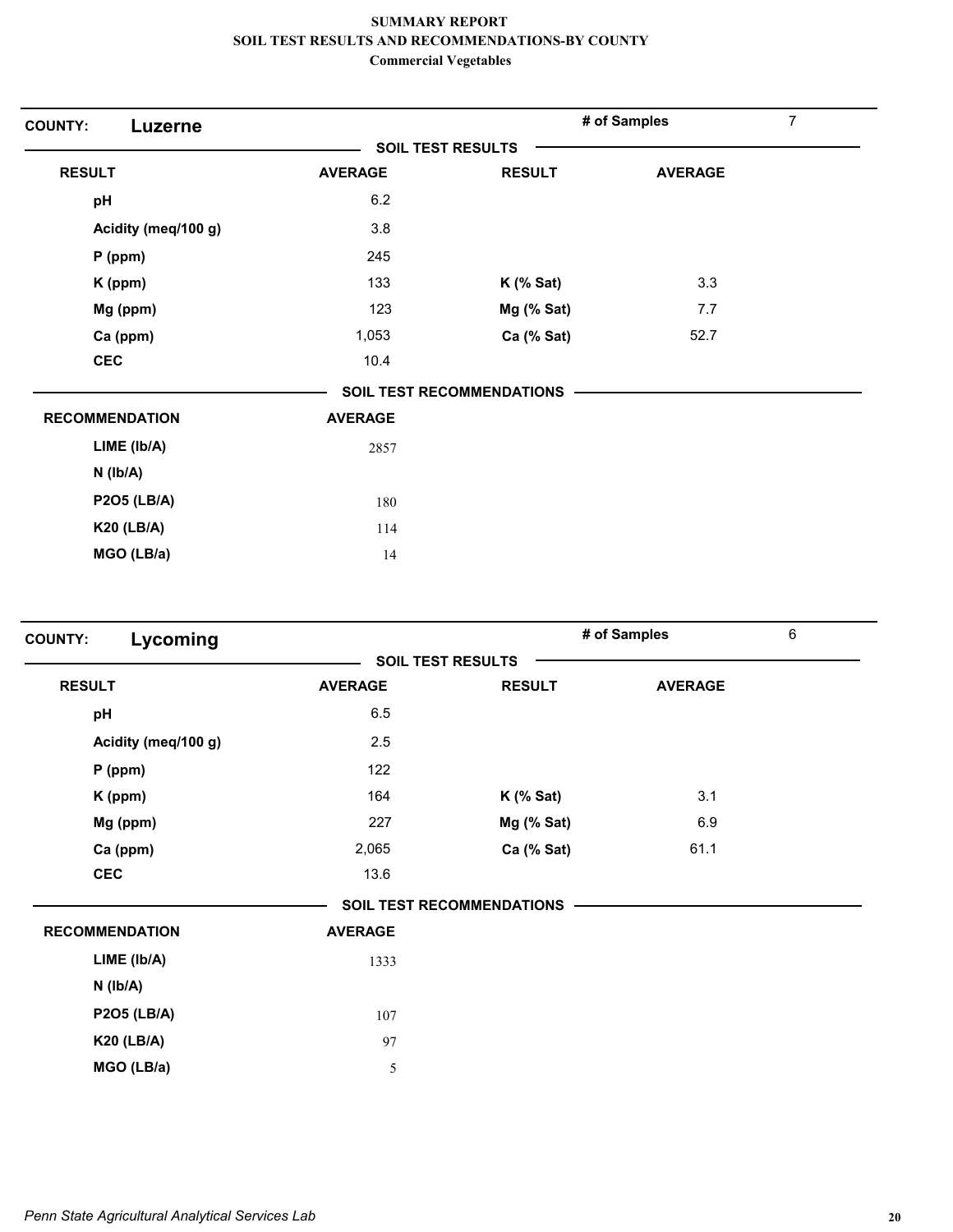| <b>McKean</b><br><b>COUNTY:</b> |                |                                  | # of Samples   | $\mathfrak{Z}$ |
|---------------------------------|----------------|----------------------------------|----------------|----------------|
|                                 |                | <b>SOIL TEST RESULTS</b>         |                |                |
| <b>RESULT</b>                   | <b>AVERAGE</b> | <b>RESULT</b>                    | <b>AVERAGE</b> |                |
| pH                              | 6.5            |                                  |                |                |
| Acidity (meq/100 g)             | 3.8            |                                  |                |                |
| $P$ (ppm)                       | 73             |                                  |                |                |
| K (ppm)                         | 112            | $K$ (% Sat)                      | 2.1            |                |
| Mg (ppm)                        | 158            | Mg (% Sat)                       | 5.6            |                |
| Ca (ppm)                        | 1,677          | Ca (% Sat)                       | 58.6           |                |
| <b>CEC</b>                      | 13.8           |                                  |                |                |
|                                 |                | <b>SOIL TEST RECOMMENDATIONS</b> |                |                |
| <b>RECOMMENDATION</b>           | <b>AVERAGE</b> |                                  |                |                |
| LIME (Ib/A)                     | 2333           |                                  |                |                |
| $N$ ( $Ib/A$ )                  |                |                                  |                |                |
| <b>P2O5 (LB/A)</b>              | 90             |                                  |                |                |
| <b>K20 (LB/A)</b>               | 77             |                                  |                |                |
| MGO (LB/a)                      | $\tau$         |                                  |                |                |

| <b>Mercer</b><br><b>COUNTY:</b> |                |                                  | # of Samples   | 31 |
|---------------------------------|----------------|----------------------------------|----------------|----|
|                                 |                | <b>SOIL TEST RESULTS</b>         |                |    |
| <b>RESULT</b>                   | <b>AVERAGE</b> | <b>RESULT</b>                    | <b>AVERAGE</b> |    |
| pH                              | 6.5            |                                  |                |    |
| Acidity (meq/100 g)             | 2.8            |                                  |                |    |
| $P$ (ppm)                       | 96             |                                  |                |    |
| K (ppm)                         | 351            | $K$ (% Sat)                      | 5.1            |    |
| Mg (ppm)                        | 195            | Mg (% Sat)                       | 2.7            |    |
| Ca (ppm)                        | 1,384          | Ca (% Sat)                       | 56.3           |    |
| <b>CEC</b>                      | 12.2           |                                  |                |    |
|                                 |                | <b>SOIL TEST RECOMMENDATIONS</b> |                |    |
| <b>RECOMMENDATION</b>           | <b>AVERAGE</b> |                                  |                |    |
| LIME (lb/A)                     | 1306           |                                  |                |    |
| $N$ ( $Ib/A$ )                  |                |                                  |                |    |
| <b>P2O5 (LB/A)</b>              | 165            |                                  |                |    |
| <b>K20 (LB/A)</b>               | 161            |                                  |                |    |
| MGO (LB/a)                      | 17             |                                  |                |    |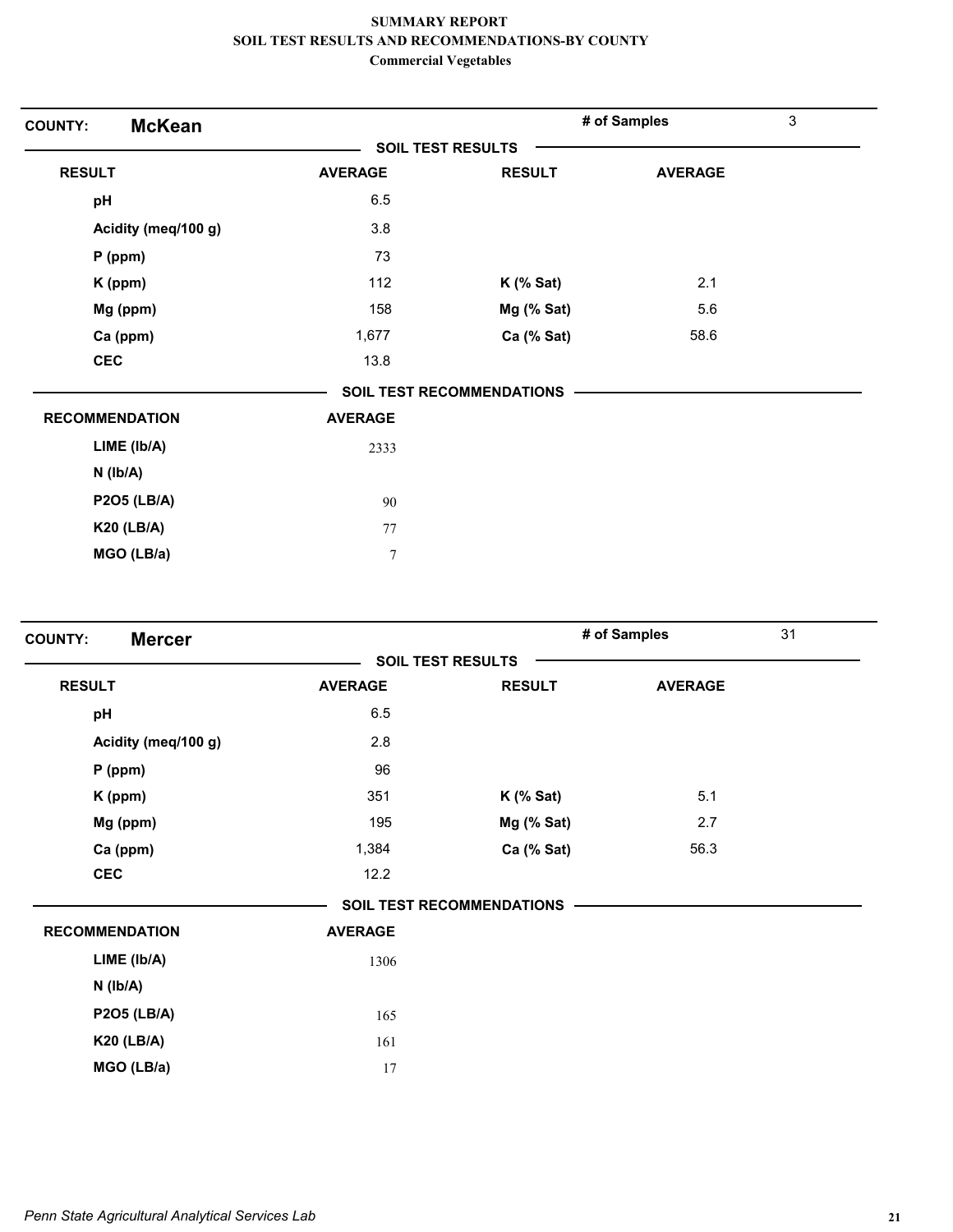| <b>Mifflin</b><br><b>COUNTY:</b> |                          |                                  | # of Samples   | 1 |
|----------------------------------|--------------------------|----------------------------------|----------------|---|
|                                  | <b>SOIL TEST RESULTS</b> |                                  |                |   |
| <b>RESULT</b>                    | <b>AVERAGE</b>           | <b>RESULT</b>                    | <b>AVERAGE</b> |   |
| pH                               | 7.2                      |                                  |                |   |
| Acidity (meq/100 g)              | 0.0                      |                                  |                |   |
| $P$ (ppm)                        | 473                      |                                  |                |   |
| K (ppm)                          | 249                      | $K$ (% Sat)                      | 3.5            |   |
| Mg (ppm)                         | 335                      | Mg (% Sat)                       | 15.1           |   |
| Ca (ppm)                         | 4,786                    | Ca (% Sat)                       | 81.4           |   |
| <b>CEC</b>                       | 18.4                     |                                  |                |   |
|                                  |                          | <b>SOIL TEST RECOMMENDATIONS</b> |                |   |
| <b>RECOMMENDATION</b>            | <b>AVERAGE</b>           |                                  |                |   |
| LIME (Ib/A)                      | $\boldsymbol{0}$         |                                  |                |   |
| $N$ ( $lb/A$ )                   |                          |                                  |                |   |
| <b>P2O5 (LB/A)</b>               |                          |                                  |                |   |
| <b>K20 (LB/A)</b>                |                          |                                  |                |   |
| MGO (LB/a)                       |                          |                                  |                |   |

| <b>Monroe</b><br><b>COUNTY:</b> |                |                                  | # of Samples   | 8 |
|---------------------------------|----------------|----------------------------------|----------------|---|
|                                 |                | <b>SOIL TEST RESULTS</b>         |                |   |
| <b>RESULT</b>                   | <b>AVERAGE</b> | <b>RESULT</b>                    | <b>AVERAGE</b> |   |
| pH                              | 6.2            |                                  |                |   |
| Acidity (meq/100 g)             | 3.9            |                                  |                |   |
| $P$ (ppm)                       | 131            |                                  |                |   |
| K (ppm)                         | 281            | $K$ (% Sat)                      | 5.1            |   |
| Mg (ppm)                        | 157            | Mg (% Sat)                       | 4.9            |   |
| Ca (ppm)                        | 1,324          | Ca (% Sat)                       | 46.9           |   |
| <b>CEC</b>                      | 12.5           |                                  |                |   |
|                                 |                | <b>SOIL TEST RECOMMENDATIONS</b> |                |   |
| <b>RECOMMENDATION</b>           | <b>AVERAGE</b> |                                  |                |   |
| LIME (Ib/A)                     | 3188           |                                  |                |   |
| $N$ ( $Ib/A$ )                  |                |                                  |                |   |
| <b>P2O5 (LB/A)</b>              | 193            |                                  |                |   |
| <b>K20 (LB/A)</b>               | 169            |                                  |                |   |
| MGO (LB/a)                      | 39             |                                  |                |   |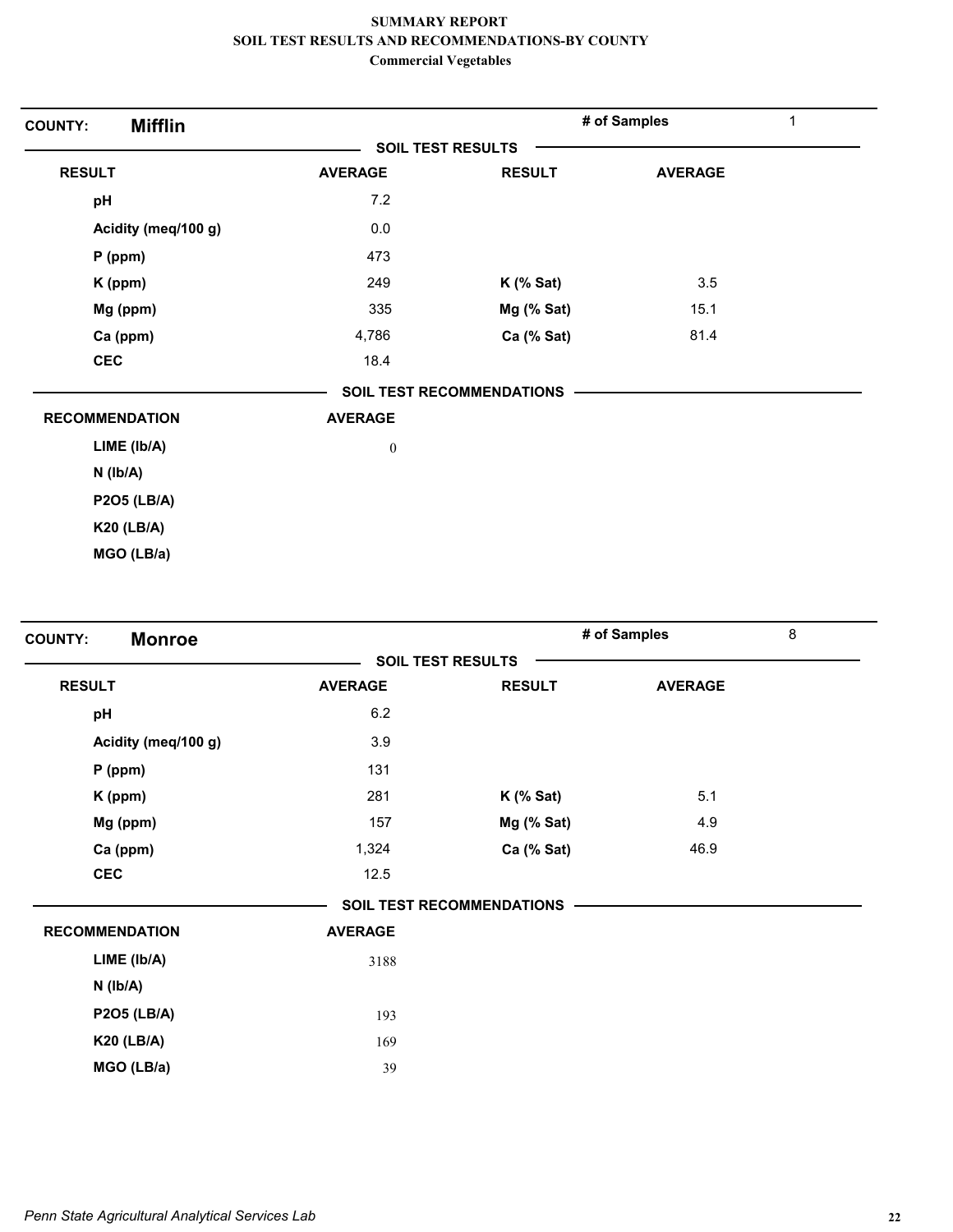| <b>Montgomery</b><br><b>COUNTY:</b> |                |                                  | # of Samples   | 56 |
|-------------------------------------|----------------|----------------------------------|----------------|----|
|                                     |                | <b>SOIL TEST RESULTS</b>         |                |    |
| <b>RESULT</b>                       | <b>AVERAGE</b> | <b>RESULT</b>                    | <b>AVERAGE</b> |    |
| pH                                  | 6.8            |                                  |                |    |
| Acidity (meq/100 g)                 | 1.7            |                                  |                |    |
| $P$ (ppm)                           | 122            |                                  |                |    |
| K (ppm)                             | 157            | $K$ (% Sat)                      | 3.4            |    |
| Mg (ppm)                            | 266            | Mg (% Sat)                       | 13.5           |    |
| Ca (ppm)                            | 1,506          | Ca (% Sat)                       | 61.6           |    |
| <b>CEC</b>                          | 11.4           |                                  |                |    |
|                                     |                | <b>SOIL TEST RECOMMENDATIONS</b> |                |    |
| <b>RECOMMENDATION</b>               | <b>AVERAGE</b> |                                  |                |    |
| LIME (Ib/A)                         | 580            |                                  |                |    |
| $N$ ( $lb/A$ )                      |                |                                  |                |    |
| <b>P2O5 (LB/A)</b>                  | 147            |                                  |                |    |
| <b>K20 (LB/A)</b>                   | 141            |                                  |                |    |
| MGO (LB/a)                          | 4              |                                  |                |    |
|                                     |                |                                  |                |    |

| <b>Montour</b><br><b>COUNTY:</b> |                |                           | # of Samples   | $\overline{4}$ |
|----------------------------------|----------------|---------------------------|----------------|----------------|
|                                  |                | <b>SOIL TEST RESULTS</b>  |                |                |
| <b>RESULT</b>                    | <b>AVERAGE</b> | <b>RESULT</b>             | <b>AVERAGE</b> |                |
| pH                               | 6.7            |                           |                |                |
| Acidity (meq/100 g)              | 1.3            |                           |                |                |
| $P$ (ppm)                        | 87             |                           |                |                |
| K (ppm)                          | 151            | $K$ (% Sat)               | 4.1            |                |
| Mg (ppm)                         | 180            | Mg (% Sat)                | 7.3            |                |
| Ca (ppm)                         | 1,217          | Ca (% Sat)                | 64.1           |                |
| <b>CEC</b>                       | 9.2            |                           |                |                |
|                                  |                | SOIL TEST RECOMMENDATIONS |                |                |
| <b>RECOMMENDATION</b>            | <b>AVERAGE</b> |                           |                |                |
| LIME (Ib/A)                      | 1500           |                           |                |                |
| $N$ ( $lb/A$ )                   |                |                           |                |                |
| <b>P2O5 (LB/A)</b>               | 163            |                           |                |                |
| <b>K20 (LB/A)</b>                | 60             |                           |                |                |
| MGO (LB/a)                       | 13             |                           |                |                |
|                                  |                |                           |                |                |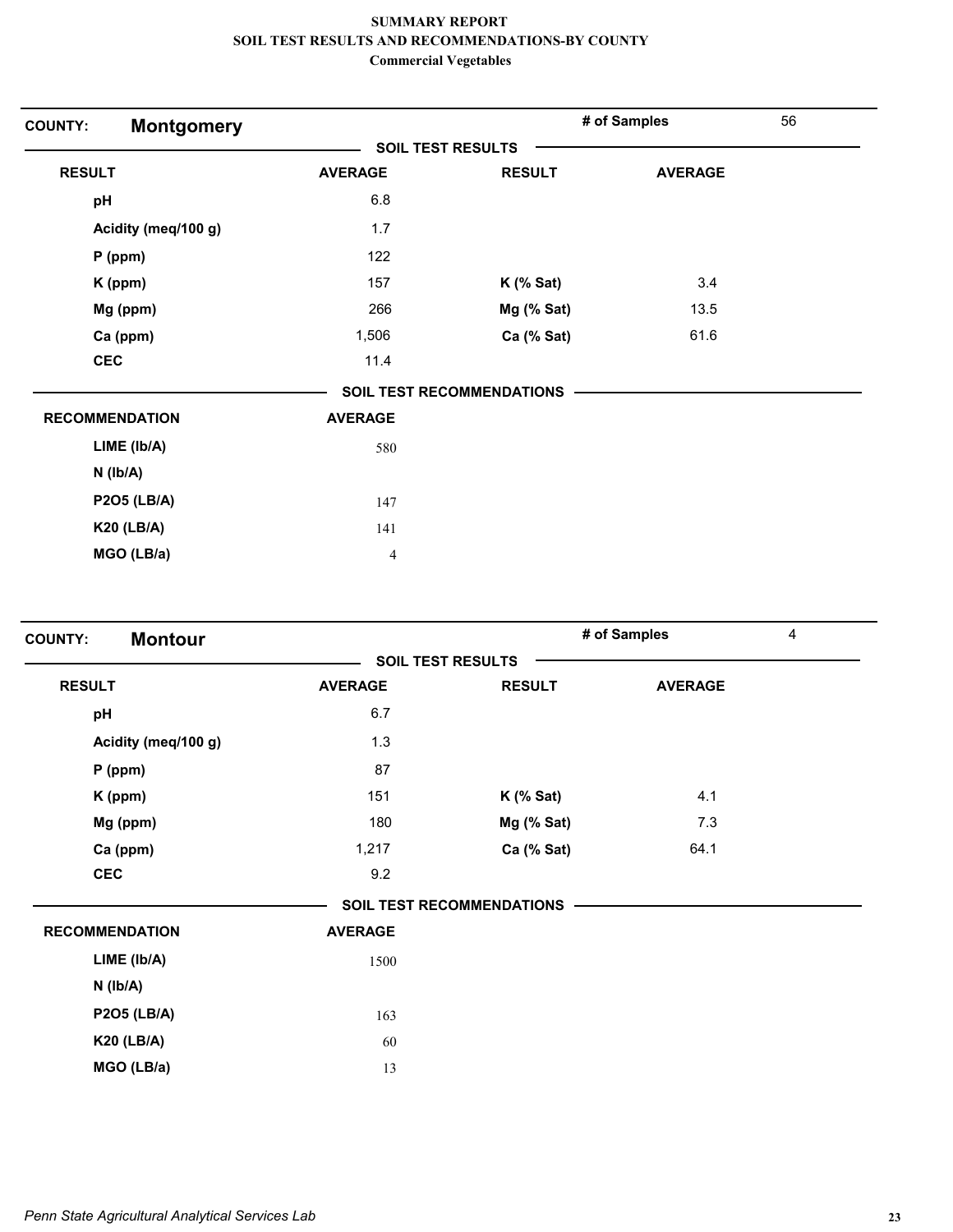| Northampton<br><b>COUNTY:</b> |                |                                  | # of Samples   | 14 |
|-------------------------------|----------------|----------------------------------|----------------|----|
|                               |                | <b>SOIL TEST RESULTS</b>         |                |    |
| <b>RESULT</b>                 | <b>AVERAGE</b> | <b>RESULT</b>                    | <b>AVERAGE</b> |    |
| pH                            | 6.4            |                                  |                |    |
| Acidity (meq/100 g)           | 2.7            |                                  |                |    |
| $P$ (ppm)                     | 115            |                                  |                |    |
| K (ppm)                       | 126            | $K$ (% Sat)                      | 2.7            |    |
| Mg (ppm)                      | 198            | Mg (% Sat)                       | 5.3            |    |
| Ca (ppm)                      | 1,540          | Ca (% Sat)                       | 55.4           |    |
| <b>CEC</b>                    | 11.7           |                                  |                |    |
|                               |                | <b>SOIL TEST RECOMMENDATIONS</b> |                |    |
| <b>RECOMMENDATION</b>         | <b>AVERAGE</b> |                                  |                |    |
| LIME (Ib/A)                   | 1571           |                                  |                |    |
| $N$ ( $lb/A$ )                |                |                                  |                |    |
| <b>P2O5 (LB/A)</b>            | 155            |                                  |                |    |
| <b>K20 (LB/A)</b>             | 163            |                                  |                |    |
| MGO (LB/a)                    | 3              |                                  |                |    |
|                               |                |                                  |                |    |

| <b>COUNTY:</b> | Northumberland        |                |                                  | # of Samples   | 10 |
|----------------|-----------------------|----------------|----------------------------------|----------------|----|
|                |                       |                | <b>SOIL TEST RESULTS</b>         |                |    |
| <b>RESULT</b>  |                       | <b>AVERAGE</b> | <b>RESULT</b>                    | <b>AVERAGE</b> |    |
| pH             |                       | 6.8            |                                  |                |    |
|                | Acidity (meq/100 g)   | 1.2            |                                  |                |    |
|                | $P$ (ppm)             | 147            |                                  |                |    |
|                | K (ppm)               | 328            | $K$ (% Sat)                      | 5.7            |    |
|                | Mg (ppm)              | 224            | Mg (% Sat)                       | 12.1           |    |
|                | Ca (ppm)              | 1,780          | Ca (% Sat)                       | 67.8           |    |
|                | <b>CEC</b>            | 12.3           |                                  |                |    |
|                |                       |                | <b>SOIL TEST RECOMMENDATIONS</b> |                |    |
|                | <b>RECOMMENDATION</b> | <b>AVERAGE</b> |                                  |                |    |
|                | LIME (Ib/A)           | 200            |                                  |                |    |
|                | $N$ ( $Ib/A$ )        |                |                                  |                |    |
|                | <b>P2O5 (LB/A)</b>    | 215            |                                  |                |    |
|                | <b>K20 (LB/A)</b>     | 202            |                                  |                |    |
|                | MGO (LB/a)            | 24             |                                  |                |    |
|                |                       |                |                                  |                |    |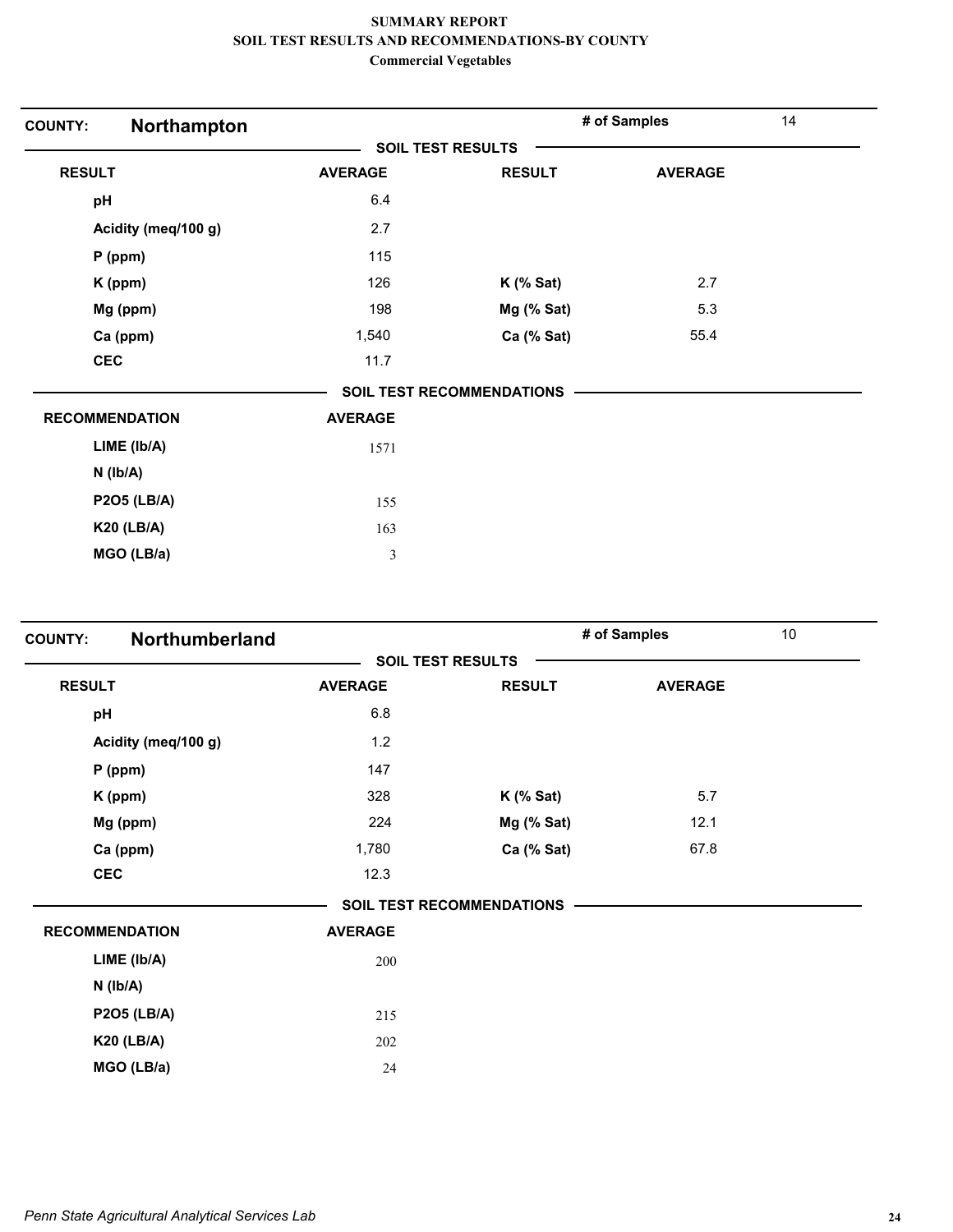| <b>Perry</b><br><b>COUNTY:</b> |                |                                  | # of Samples   | 16 |
|--------------------------------|----------------|----------------------------------|----------------|----|
|                                |                | <b>SOIL TEST RESULTS</b>         |                |    |
| <b>RESULT</b>                  | <b>AVERAGE</b> | <b>RESULT</b>                    | <b>AVERAGE</b> |    |
| pH                             | 6.6            |                                  |                |    |
| Acidity (meq/100 g)            | 2.0            |                                  |                |    |
| $P$ (ppm)                      | 197            |                                  |                |    |
| K (ppm)                        | 231            | $K$ (% Sat)                      | 4.6            |    |
| Mg (ppm)                       | 159            | Mg (% Sat)                       | 4.7            |    |
| Ca (ppm)                       | 1,761          | Ca (% Sat)                       | 66.4           |    |
| <b>CEC</b>                     | 12.5           |                                  |                |    |
|                                |                | <b>SOIL TEST RECOMMENDATIONS</b> |                |    |
| <b>RECOMMENDATION</b>          | <b>AVERAGE</b> |                                  |                |    |
| LIME (lb/A)                    | 1313           |                                  |                |    |
| $N$ ( $Ib/A$ )                 |                |                                  |                |    |
| <b>P2O5 (LB/A)</b>             | 85             |                                  |                |    |
| <b>K20 (LB/A)</b>              | 107            |                                  |                |    |
| MGO (LB/a)                     | 11             |                                  |                |    |
|                                |                |                                  |                |    |

| Philadelphia<br><b>COUNTY:</b> |                |                                  | # of Samples   | 13 |
|--------------------------------|----------------|----------------------------------|----------------|----|
|                                |                | <b>SOIL TEST RESULTS</b>         |                |    |
| <b>RESULT</b>                  | <b>AVERAGE</b> | <b>RESULT</b>                    | <b>AVERAGE</b> |    |
| pH                             | 6.6            |                                  |                |    |
| Acidity (meq/100 g)            | 2.1            |                                  |                |    |
| $P$ (ppm)                      | 222            |                                  |                |    |
| K (ppm)                        | 175            | $K$ (% Sat)                      | 2.8            |    |
| Mg (ppm)                       | 336            | Mg (% Sat)                       | 3.6            |    |
| Ca (ppm)                       | 2,266          | Ca (% Sat)                       | 62.4           |    |
| <b>CEC</b>                     | 15.6           |                                  |                |    |
|                                |                | <b>SOIL TEST RECOMMENDATIONS</b> |                |    |
| <b>RECOMMENDATION</b>          | <b>AVERAGE</b> |                                  |                |    |
| LIME (Ib/A)                    | 1923           |                                  |                |    |
| $N$ ( $Ib/A$ )                 |                |                                  |                |    |
| <b>P2O5 (LB/A)</b>             | 208            |                                  |                |    |
| <b>K20 (LB/A)</b>              | 202            |                                  |                |    |
| MGO (LB/a)                     | 38             |                                  |                |    |
|                                |                |                                  |                |    |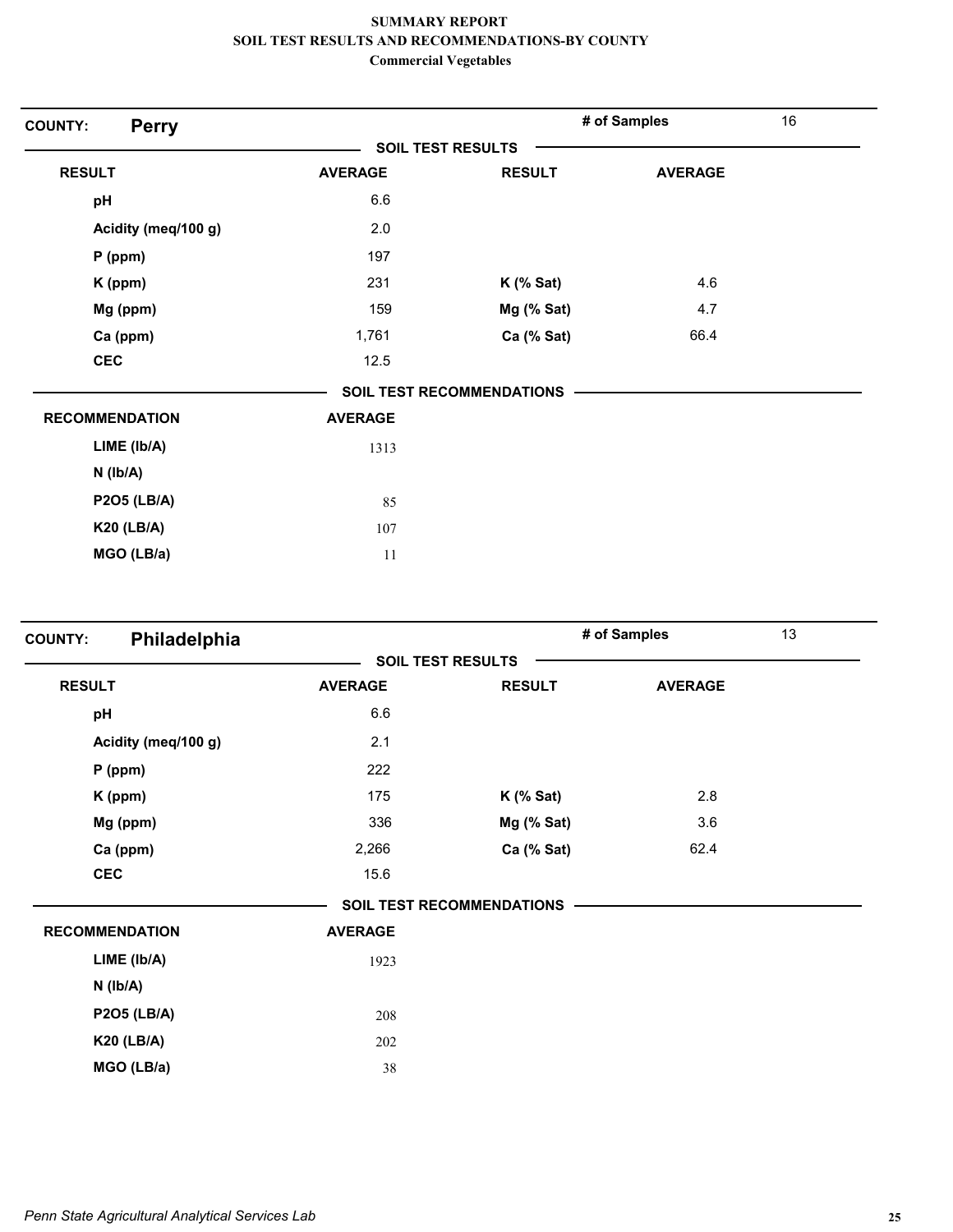| <b>Pike</b><br><b>COUNTY:</b> |                |                                  | # of Samples   | $\overline{2}$ |
|-------------------------------|----------------|----------------------------------|----------------|----------------|
|                               |                | <b>SOIL TEST RESULTS</b>         |                |                |
| <b>RESULT</b>                 | <b>AVERAGE</b> | <b>RESULT</b>                    | <b>AVERAGE</b> |                |
| pH                            | 6.4            |                                  |                |                |
| Acidity (meq/100 g)           | 2.0            |                                  |                |                |
| $P$ (ppm)                     | 219            |                                  |                |                |
| K (ppm)                       | 97             | $K$ (% Sat)                      | 1.9            |                |
| Mg (ppm)                      | 241            | Mg (% Sat)                       | 8.6            |                |
| Ca (ppm)                      | 1,652          | Ca (% Sat)                       | 57.2           |                |
| <b>CEC</b>                    | 12.5           |                                  |                |                |
|                               |                | <b>SOIL TEST RECOMMENDATIONS</b> |                |                |
| <b>RECOMMENDATION</b>         | <b>AVERAGE</b> |                                  |                |                |
| LIME (Ib/A)                   | 1500           |                                  |                |                |
| $N$ ( $lb/A$ )                |                |                                  |                |                |
| <b>P2O5 (LB/A)</b>            |                |                                  |                |                |
| <b>K20 (LB/A)</b>             | 225            |                                  |                |                |
| MGO (LB/a)                    | 50             |                                  |                |                |

| <b>Potter</b><br><b>COUNTY:</b> |                |                           | # of Samples   | 18 |
|---------------------------------|----------------|---------------------------|----------------|----|
|                                 |                | <b>SOIL TEST RESULTS</b>  |                |    |
| <b>RESULT</b>                   | <b>AVERAGE</b> | <b>RESULT</b>             | <b>AVERAGE</b> |    |
| pH                              | 6.0            |                           |                |    |
| Acidity (meq/100 g)             | 5.4            |                           |                |    |
| $P$ (ppm)                       | 38             |                           |                |    |
| K (ppm)                         | 105            | $K$ (% Sat)               | 2.3            |    |
| Mg (ppm)                        | 132            | Mg (% Sat)                | 2.1            |    |
| Ca (ppm)                        | 1,175          | Ca (% Sat)                | 49.0           |    |
| <b>CEC</b>                      | 12.5           |                           |                |    |
|                                 |                | SOIL TEST RECOMMENDATIONS |                |    |
| <b>RECOMMENDATION</b>           | <b>AVERAGE</b> |                           |                |    |
| LIME (Ib/A)                     | 3472           |                           |                |    |
| $N$ ( $Ib/A$ )                  |                |                           |                |    |
| <b>P2O5 (LB/A)</b>              | 92             |                           |                |    |
| <b>K20 (LB/A)</b>               | 74             |                           |                |    |
| MGO (LB/a)                      | 36             |                           |                |    |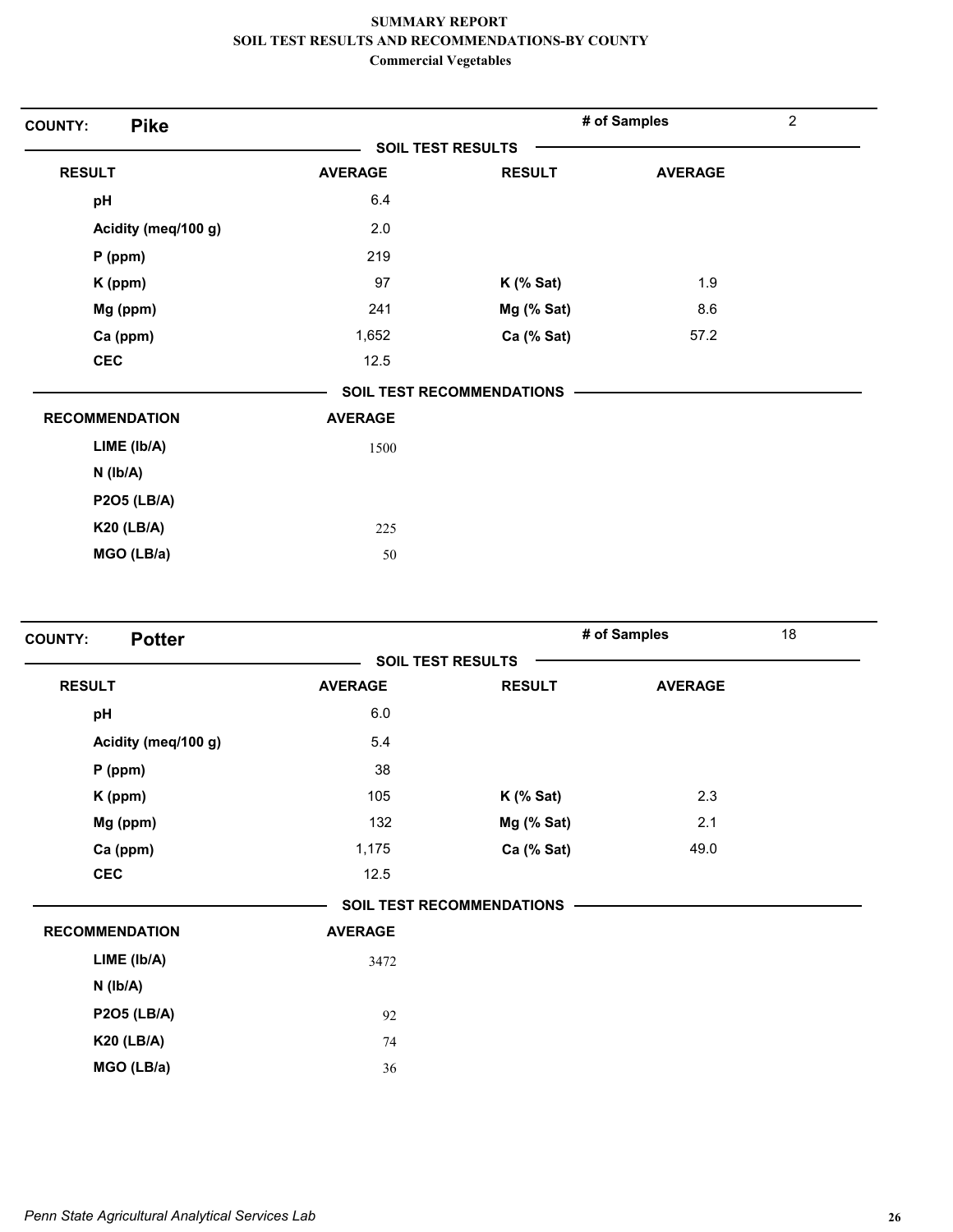| <b>Schuylkill</b><br><b>COUNTY:</b> |                |                                  | # of Samples   | 14 |
|-------------------------------------|----------------|----------------------------------|----------------|----|
|                                     |                | <b>SOIL TEST RESULTS</b>         |                |    |
| <b>RESULT</b>                       | <b>AVERAGE</b> | <b>RESULT</b>                    | <b>AVERAGE</b> |    |
| pH                                  | 6.9            |                                  |                |    |
| Acidity (meq/100 g)                 | 1.1            |                                  |                |    |
| $P$ (ppm)                           | 236            |                                  |                |    |
| K (ppm)                             | 158            | $K$ (% Sat)                      | 3.7            |    |
| Mg (ppm)                            | 205            | Mg (% Sat)                       | 7.9            |    |
| Ca (ppm)                            | 2,134          | Ca (% Sat)                       | 69.7           |    |
| <b>CEC</b>                          | 11.6           |                                  |                |    |
|                                     |                | <b>SOIL TEST RECOMMENDATIONS</b> |                |    |
| <b>RECOMMENDATION</b>               | <b>AVERAGE</b> |                                  |                |    |
| LIME (lb/A)                         | 643            |                                  |                |    |
| $N$ ( $Ib/A$ )                      |                |                                  |                |    |
| <b>P2O5 (LB/A)</b>                  | 182            |                                  |                |    |
| <b>K20 (LB/A)</b>                   | 180            |                                  |                |    |
| MGO (LB/a)                          | $\overline{7}$ |                                  |                |    |

| <b>Snyder</b><br><b>COUNTY:</b> |                          |                                  | # of Samples   | 12 |
|---------------------------------|--------------------------|----------------------------------|----------------|----|
|                                 | <b>SOIL TEST RESULTS</b> |                                  |                |    |
| <b>RESULT</b>                   | <b>AVERAGE</b>           | <b>RESULT</b>                    | <b>AVERAGE</b> |    |
| pH                              | 6.7                      |                                  |                |    |
| Acidity (meq/100 g)             | 1.5                      |                                  |                |    |
| $P$ (ppm)                       | 99                       |                                  |                |    |
| K (ppm)                         | 151                      | $K$ (% Sat)                      | 3.8            |    |
| Mg (ppm)                        | 115                      | Mg (% Sat)                       | 7.5            |    |
| Ca (ppm)                        | 1,454                    | Ca (% Sat)                       | 69.5           |    |
| <b>CEC</b>                      | 10.1                     |                                  |                |    |
|                                 |                          | <b>SOIL TEST RECOMMENDATIONS</b> |                |    |
| <b>RECOMMENDATION</b>           | <b>AVERAGE</b>           |                                  |                |    |
| LIME (Ib/A)                     | 667                      |                                  |                |    |
| $N$ ( $Ib/A$ )                  |                          |                                  |                |    |
| <b>P2O5 (LB/A)</b>              | 131                      |                                  |                |    |
| <b>K20 (LB/A)</b>               | 137                      |                                  |                |    |
| MGO (LB/a)                      | 35                       |                                  |                |    |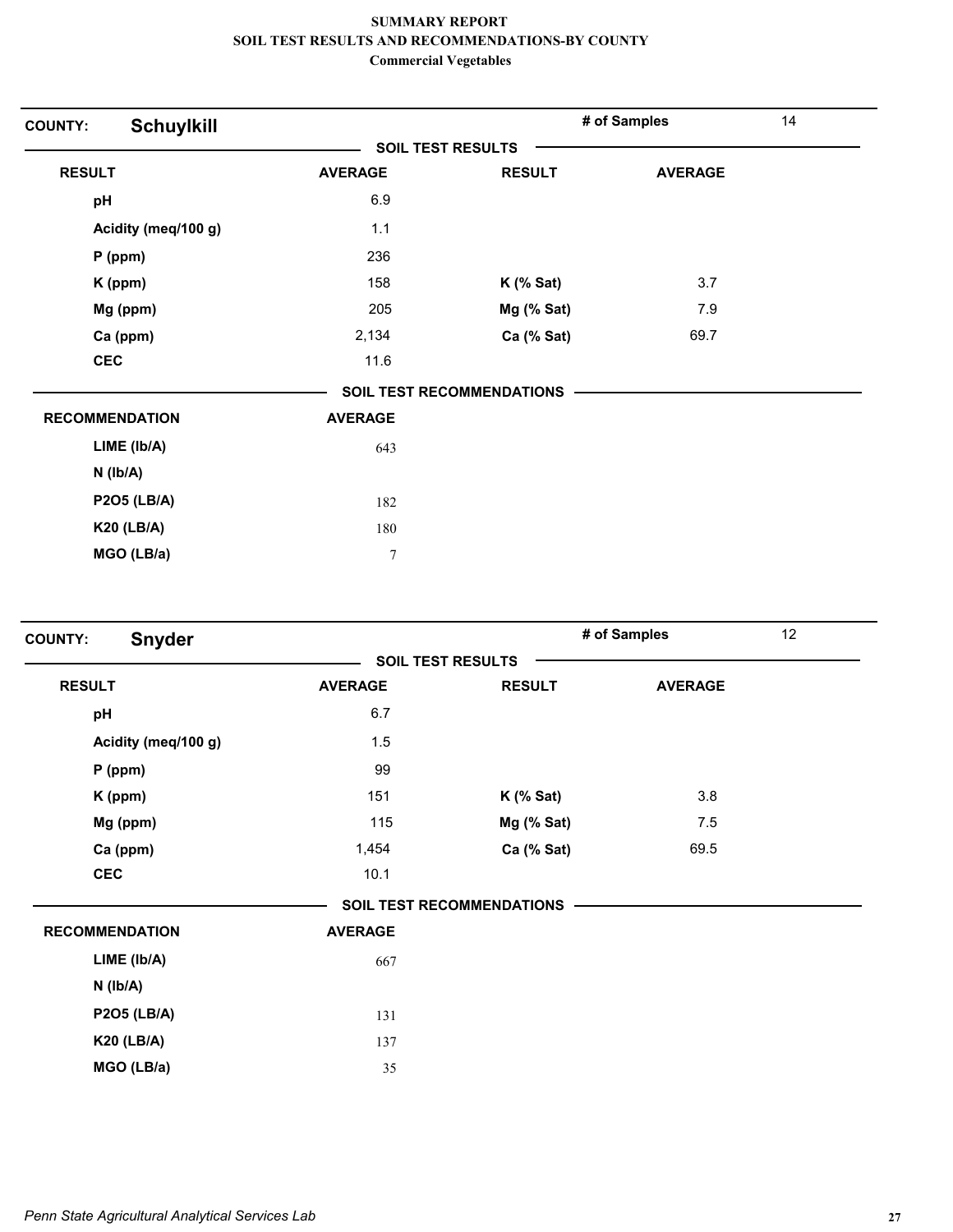| <b>Somerset</b><br><b>COUNTY:</b> |                |                           | # of Samples   | 23 |
|-----------------------------------|----------------|---------------------------|----------------|----|
|                                   |                | <b>SOIL TEST RESULTS</b>  |                |    |
| <b>RESULT</b>                     | <b>AVERAGE</b> | <b>RESULT</b>             | <b>AVERAGE</b> |    |
| pH                                | 6.4            |                           |                |    |
| Acidity (meq/100 g)               | 3.1            |                           |                |    |
| P (ppm)                           | 136            |                           |                |    |
| K (ppm)                           | 528            | $K$ (% Sat)               | 4.5            |    |
| Mg (ppm)                          | 129            | Mg (% Sat)                | 2.9            |    |
| Ca (ppm)                          | 2,305          | Ca (% Sat)                | 61.6           |    |
| <b>CEC</b>                        | 14.4           |                           |                |    |
|                                   |                | SOIL TEST RECOMMENDATIONS |                |    |
| <b>RECOMMENDATION</b>             | <b>AVERAGE</b> |                           |                |    |
| LIME (lb/A)                       | 3000           |                           |                |    |
| $N$ ( $Ib/A$ )                    |                |                           |                |    |
| <b>P2O5 (LB/A)</b>                | 181            |                           |                |    |
| <b>K20 (LB/A)</b>                 | 138            |                           |                |    |
| MGO (LB/a)                        | 76             |                           |                |    |

| <b>Sullivan</b><br><b>COUNTY:</b> |                |                                  | # of Samples   | $\overline{7}$ |
|-----------------------------------|----------------|----------------------------------|----------------|----------------|
|                                   |                | <b>SOIL TEST RESULTS</b>         |                |                |
| <b>RESULT</b>                     | <b>AVERAGE</b> | <b>RESULT</b>                    | <b>AVERAGE</b> |                |
| pH                                | 6.8            |                                  |                |                |
| Acidity (meq/100 g)               | 3.0            |                                  |                |                |
| $P$ (ppm)                         | 51             |                                  |                |                |
| K (ppm)                           | 146            | $K$ (% Sat)                      | 3.1            |                |
| Mg (ppm)                          | 149            | Mg (% Sat)                       | 6.4            |                |
| Ca (ppm)                          | 1,622          | Ca (% Sat)                       | 61.1           |                |
| <b>CEC</b>                        | 12.7           |                                  |                |                |
|                                   |                | <b>SOIL TEST RECOMMENDATIONS</b> |                |                |
| <b>RECOMMENDATION</b>             | <b>AVERAGE</b> |                                  |                |                |
| LIME (Ib/A)                       | 1571           |                                  |                |                |
| $N$ ( $lb/A$ )                    |                |                                  |                |                |
| <b>P2O5 (LB/A)</b>                | 188            |                                  |                |                |
| <b>K20 (LB/A)</b>                 | 137            |                                  |                |                |
| MGO (LB/a)                        | 43             |                                  |                |                |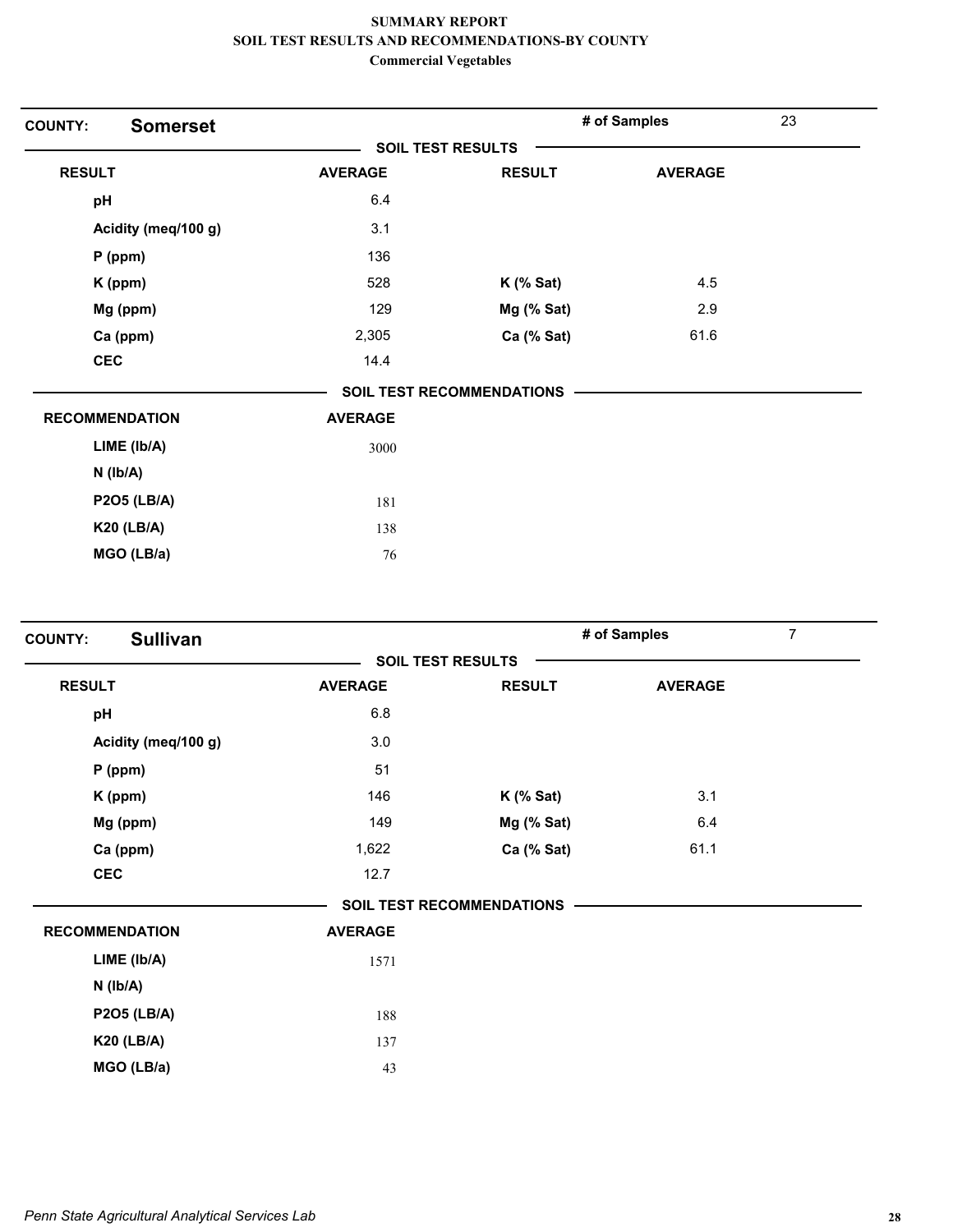| Susquehanna<br><b>COUNTY:</b> |                |                                  | # of Samples   | 13 |
|-------------------------------|----------------|----------------------------------|----------------|----|
|                               |                | <b>SOIL TEST RESULTS</b>         |                |    |
| <b>RESULT</b>                 | <b>AVERAGE</b> | <b>RESULT</b>                    | <b>AVERAGE</b> |    |
| pH                            | 6.0            |                                  |                |    |
| Acidity (meq/100 g)           | 4.5            |                                  |                |    |
| $P$ (ppm)                     | 157            |                                  |                |    |
| K (ppm)                       | 219            | $K$ (% Sat)                      | 3.6            |    |
| Mg (ppm)                      | 256            | Mg (% Sat)                       | 8.0            |    |
| Ca (ppm)                      | 1,486          | Ca (% Sat)                       | 48.5           |    |
| <b>CEC</b>                    | 14.4           |                                  |                |    |
|                               |                | <b>SOIL TEST RECOMMENDATIONS</b> |                |    |
| <b>RECOMMENDATION</b>         | <b>AVERAGE</b> |                                  |                |    |
| LIME (lb/A)                   | 3231           |                                  |                |    |
| $N$ ( $Ib/A$ )                |                |                                  |                |    |
| <b>P2O5 (LB/A)</b>            | 135            |                                  |                |    |
| <b>K20 (LB/A)</b>             | 129            |                                  |                |    |
| MGO (LB/a)                    | 54             |                                  |                |    |

| <b>Tioga</b><br><b>COUNTY:</b> |                  |                                  | # of Samples<br>$\mathbf{1}$ |  |
|--------------------------------|------------------|----------------------------------|------------------------------|--|
|                                |                  | <b>SOIL TEST RESULTS</b>         |                              |  |
| <b>RESULT</b>                  | <b>AVERAGE</b>   | <b>RESULT</b>                    | <b>AVERAGE</b>               |  |
| pH                             | 7.8              |                                  |                              |  |
| Acidity (meq/100 g)            | 0.0              |                                  |                              |  |
| $P$ (ppm)                      | 69               |                                  |                              |  |
| K (ppm)                        | 58               | $K$ (% Sat)                      | 0.9                          |  |
| Mg (ppm)                       | 85               | Mg (% Sat)                       | 4.5                          |  |
| Ca (ppm)                       | 3,287            | Ca (% Sat)                       | 94.6                         |  |
| <b>CEC</b>                     | 15.9             |                                  |                              |  |
|                                |                  | <b>SOIL TEST RECOMMENDATIONS</b> |                              |  |
| <b>RECOMMENDATION</b>          | <b>AVERAGE</b>   |                                  |                              |  |
| LIME (lb/A)                    | $\boldsymbol{0}$ |                                  |                              |  |
| $N$ ( $lb/A$ )                 |                  |                                  |                              |  |
| <b>P2O5 (LB/A)</b>             | 75               |                                  |                              |  |
| <b>K20 (LB/A)</b>              | 165              |                                  |                              |  |
| MGO (LB/a)                     | 50               |                                  |                              |  |
|                                |                  |                                  |                              |  |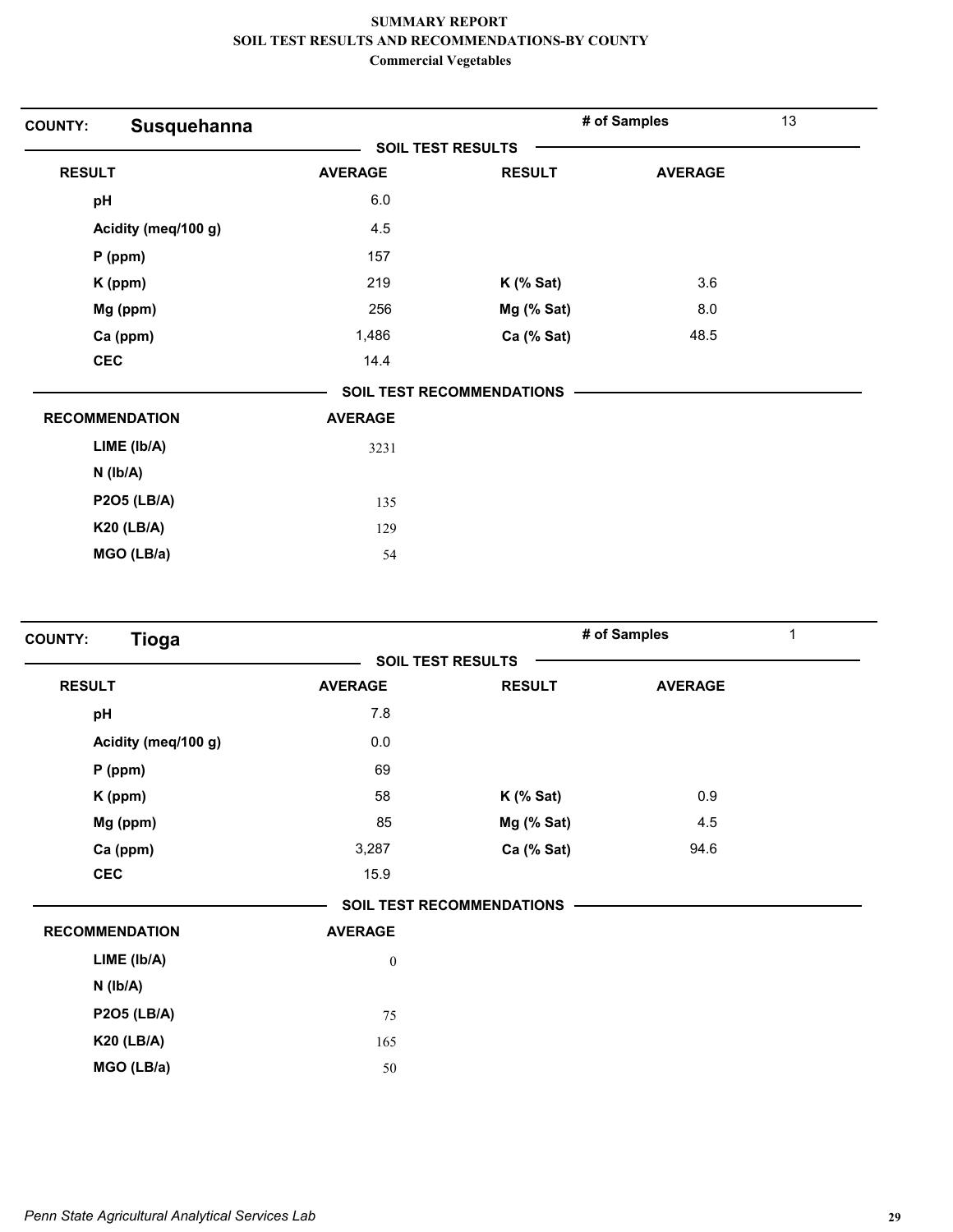| <b>Union</b><br><b>COUNTY:</b> |                |                                  | # of Samples   | 28 |
|--------------------------------|----------------|----------------------------------|----------------|----|
|                                |                | <b>SOIL TEST RESULTS</b>         |                |    |
| <b>RESULT</b>                  | <b>AVERAGE</b> | <b>RESULT</b>                    | <b>AVERAGE</b> |    |
| pH                             | 7.0            |                                  |                |    |
| Acidity (meq/100 g)            | 0.7            |                                  |                |    |
| $P$ (ppm)                      | 214            |                                  |                |    |
| K (ppm)                        | 176            | $K$ (% Sat)                      | 3.3            |    |
| Mg (ppm)                       | 279            | Mg (% Sat)                       | 7.8            |    |
| Ca (ppm)                       | 2,697          | Ca (% Sat)                       | 74.3           |    |
| <b>CEC</b>                     | 13.8           |                                  |                |    |
|                                |                | <b>SOIL TEST RECOMMENDATIONS</b> |                |    |
| <b>RECOMMENDATION</b>          | <b>AVERAGE</b> |                                  |                |    |
| LIME (Ib/A)                    | 321            |                                  |                |    |
| $N$ ( $Ib/A$ )                 |                |                                  |                |    |
| <b>P2O5 (LB/A)</b>             | 122            |                                  |                |    |
| <b>K20 (LB/A)</b>              | 130            |                                  |                |    |
| MGO (LB/a)                     | 14             |                                  |                |    |

| Venango<br><b>COUNTY:</b> |                |                                  | # of Samples   | 4 |
|---------------------------|----------------|----------------------------------|----------------|---|
|                           |                | <b>SOIL TEST RESULTS</b>         |                |   |
| <b>RESULT</b>             | <b>AVERAGE</b> | <b>RESULT</b>                    | <b>AVERAGE</b> |   |
| pH                        | 6.2            |                                  |                |   |
| Acidity (meq/100 g)       | 5.1            |                                  |                |   |
| $P$ (ppm)                 | 28             |                                  |                |   |
| K (ppm)                   | 59             | $K$ (% Sat)                      | 1.1            |   |
| Mg (ppm)                  | 123            | Mg (% Sat)                       | 2.8            |   |
| Ca (ppm)                  | 1,374          | Ca (% Sat)                       | 54.2           |   |
| <b>CEC</b>                | 13.1           |                                  |                |   |
|                           |                | <b>SOIL TEST RECOMMENDATIONS</b> |                |   |
| <b>RECOMMENDATION</b>     | <b>AVERAGE</b> |                                  |                |   |
| LIME (Ib/A)               | 1750           |                                  |                |   |
| $N$ ( $Ib/A$ )            |                |                                  |                |   |
| <b>P2O5 (LB/A)</b>        | 126            |                                  |                |   |
| <b>K20 (LB/A)</b>         | 109            |                                  |                |   |
| MGO (LB/a)                | 43             |                                  |                |   |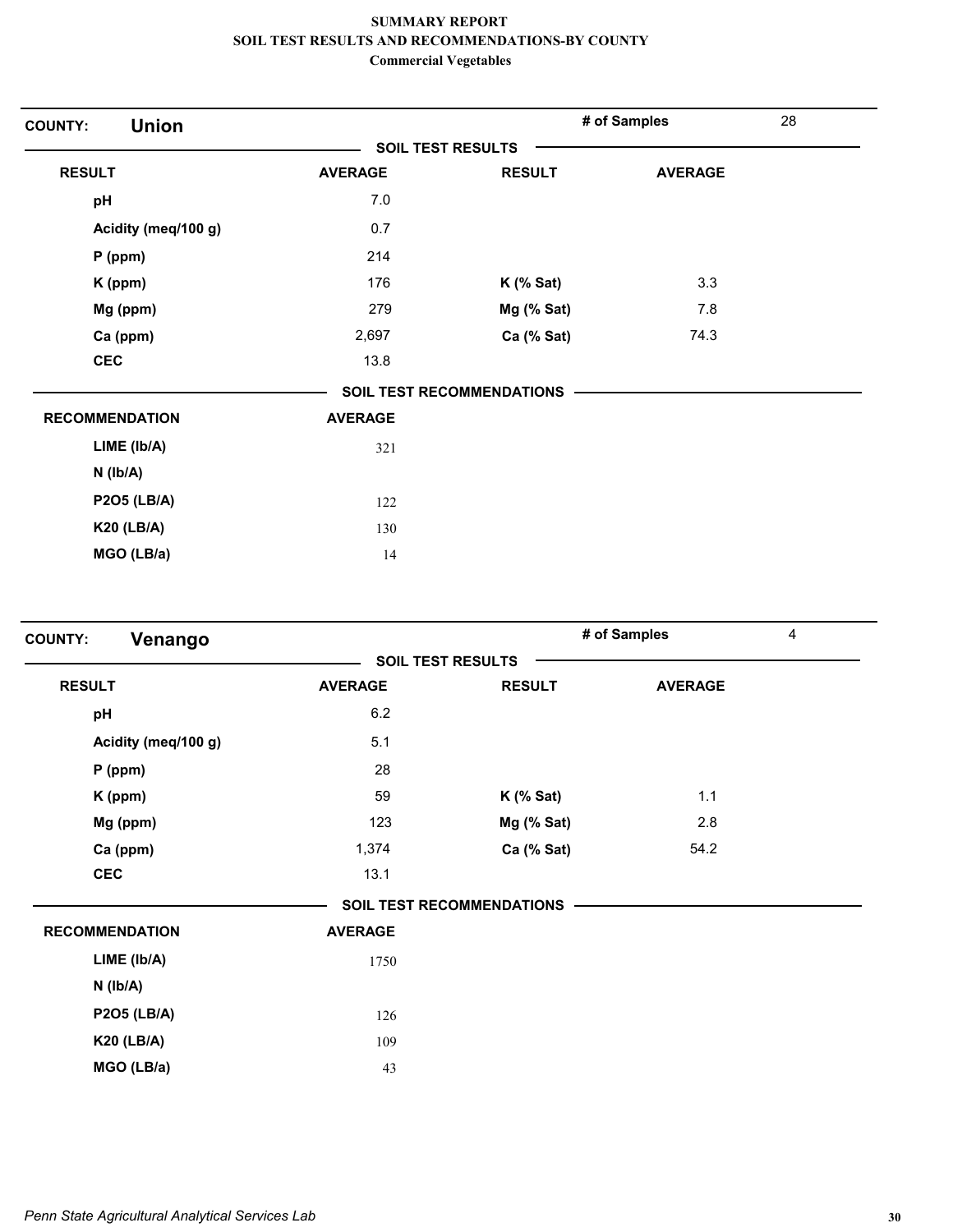| Washington<br><b>COUNTY:</b> |                |                                  | # of Samples   | 20 |
|------------------------------|----------------|----------------------------------|----------------|----|
|                              |                | <b>SOIL TEST RESULTS</b>         |                |    |
| <b>RESULT</b>                | <b>AVERAGE</b> | <b>RESULT</b>                    | <b>AVERAGE</b> |    |
| pH                           | 6.5            |                                  |                |    |
| Acidity (meq/100 g)          | 2.8            |                                  |                |    |
| P (ppm)                      | 145            |                                  |                |    |
| K (ppm)                      | 252            | $K$ (% Sat)                      | 4.1            |    |
| Mg (ppm)                     | 278            | Mg (% Sat)                       | 7.5            |    |
| Ca (ppm)                     | 2,095          | Ca (% Sat)                       | 63.4           |    |
| <b>CEC</b>                   | 15.5           |                                  |                |    |
|                              |                | <b>SOIL TEST RECOMMENDATIONS</b> |                |    |
| <b>RECOMMENDATION</b>        | <b>AVERAGE</b> |                                  |                |    |
| LIME (Ib/A)                  | 1725           |                                  |                |    |
| $N$ ( $lb/A$ )               |                |                                  |                |    |
| <b>P2O5 (LB/A)</b>           | 130            |                                  |                |    |
| <b>K20 (LB/A)</b>            | 96             |                                  |                |    |
| MGO (LB/a)                   | $\mathfrak{Z}$ |                                  |                |    |

| Wayne<br><b>COUNTY:</b> |                |                                  | # of Samples   | 16 |
|-------------------------|----------------|----------------------------------|----------------|----|
|                         |                | <b>SOIL TEST RESULTS</b>         |                |    |
| <b>RESULT</b>           | <b>AVERAGE</b> | <b>RESULT</b>                    | <b>AVERAGE</b> |    |
| pH                      | 6.3            |                                  |                |    |
| Acidity (meq/100 g)     | 3.2            |                                  |                |    |
| $P$ (ppm)               | 199            |                                  |                |    |
| K (ppm)                 | 159            | $K$ (% Sat)                      | 3.0            |    |
| Mg (ppm)                | 182            | Mg (% Sat)                       | 3.8            |    |
| Ca (ppm)                | 1,474          | Ca (% Sat)                       | 54.2           |    |
| <b>CEC</b>              | 12.0           |                                  |                |    |
|                         |                | <b>SOIL TEST RECOMMENDATIONS</b> |                |    |
| <b>RECOMMENDATION</b>   | <b>AVERAGE</b> |                                  |                |    |
| LIME (lb/A)             | 2300           |                                  |                |    |
| $N$ ( $lb/A$ )          |                |                                  |                |    |
| <b>P2O5 (LB/A)</b>      | 106            |                                  |                |    |
| <b>K20 (LB/A)</b>       | 98             |                                  |                |    |
| MGO (LB/a)              | 48             |                                  |                |    |
|                         |                |                                  |                |    |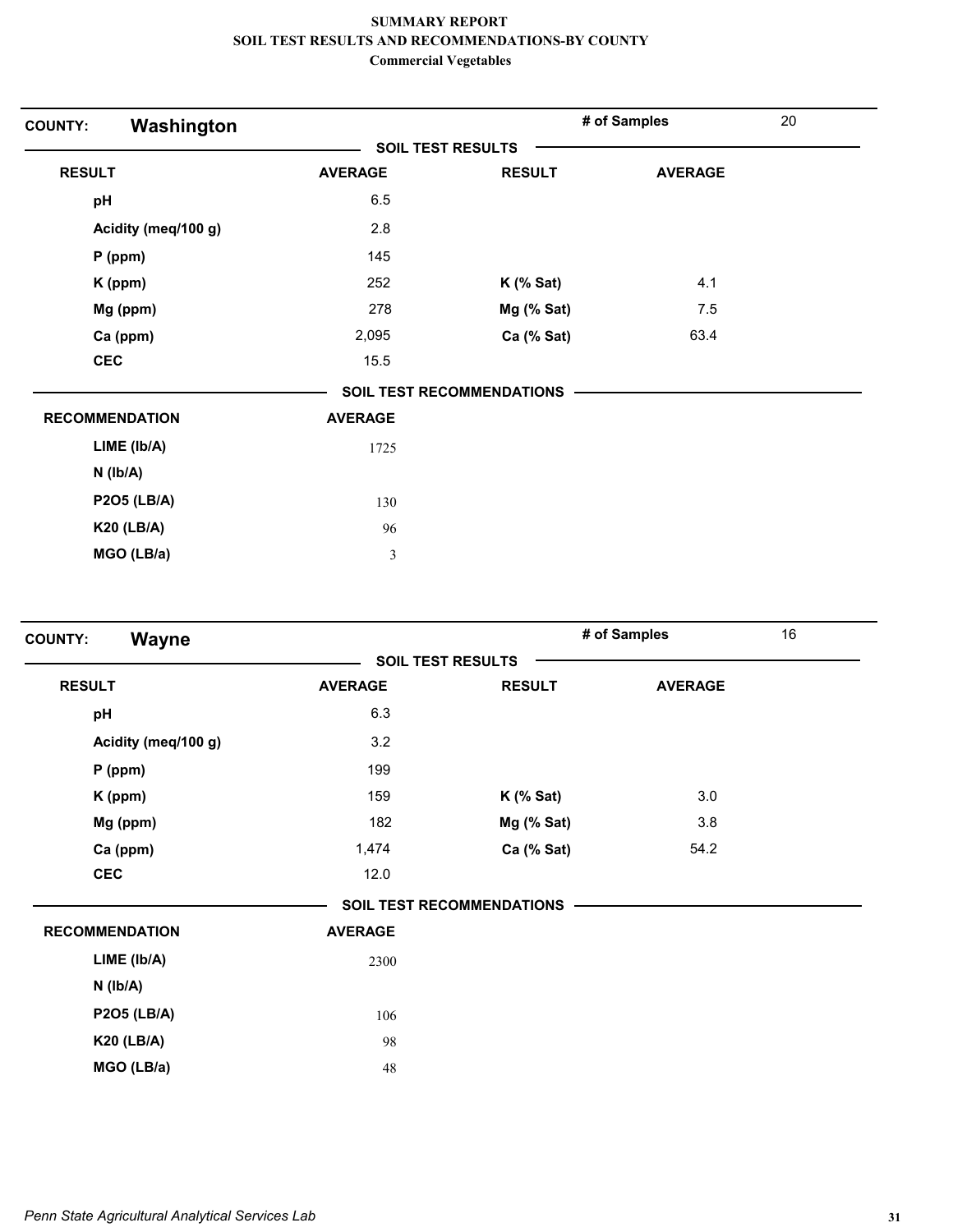| Westmoreland<br><b>COUNTY:</b> |                |                                  | # of Samples   | 32 |
|--------------------------------|----------------|----------------------------------|----------------|----|
|                                |                | <b>SOIL TEST RESULTS</b>         |                |    |
| <b>RESULT</b>                  | <b>AVERAGE</b> | <b>RESULT</b>                    | <b>AVERAGE</b> |    |
| pH                             | 6.6            |                                  |                |    |
| Acidity (meq/100 g)            | 2.7            |                                  |                |    |
| P (ppm)                        | 136            |                                  |                |    |
| K (ppm)                        | 207            | $K$ (% Sat)                      | 3.3            |    |
| Mg (ppm)                       | 217            | Mg (% Sat)                       | 3.8            |    |
| Ca (ppm)                       | 2,426          | Ca (% Sat)                       | 62.9           |    |
| <b>CEC</b>                     | 14.5           |                                  |                |    |
|                                |                | <b>SOIL TEST RECOMMENDATIONS</b> |                |    |
| <b>RECOMMENDATION</b>          | <b>AVERAGE</b> |                                  |                |    |
| LIME (lb/A)                    | 1984           |                                  |                |    |
| $N$ ( $lb/A$ )                 |                |                                  |                |    |
| <b>P2O5 (LB/A)</b>             | 119            |                                  |                |    |
| <b>K20 (LB/A)</b>              | 81             |                                  |                |    |
| MGO (LB/a)                     | 12             |                                  |                |    |

| Wyoming<br><b>COUNTY:</b> |                |                                  | # of Samples   | 18 |
|---------------------------|----------------|----------------------------------|----------------|----|
|                           |                | <b>SOIL TEST RESULTS</b>         |                |    |
| <b>RESULT</b>             | <b>AVERAGE</b> | <b>RESULT</b>                    | <b>AVERAGE</b> |    |
| pH                        | 6.4            |                                  |                |    |
| Acidity (meq/100 g)       | 2.6            |                                  |                |    |
| $P$ (ppm)                 | 152            |                                  |                |    |
| K (ppm)                   | 116            | $K$ (% Sat)                      | 3.9            |    |
| Mg (ppm)                  | 82             | Mg (% Sat)                       | 6.7            |    |
| Ca (ppm)                  | 868            | Ca (% Sat)                       | 54.7           |    |
| <b>CEC</b>                | 8.0            |                                  |                |    |
|                           |                | <b>SOIL TEST RECOMMENDATIONS</b> |                |    |
| <b>RECOMMENDATION</b>     | <b>AVERAGE</b> |                                  |                |    |
| LIME (Ib/A)               | 1917           |                                  |                |    |
| $N$ ( $Ib/A$ )            |                |                                  |                |    |
| <b>P2O5 (LB/A)</b>        | 180            |                                  |                |    |
| <b>K20 (LB/A)</b>         | 68             |                                  |                |    |
| MGO (LB/a)                | 44             |                                  |                |    |